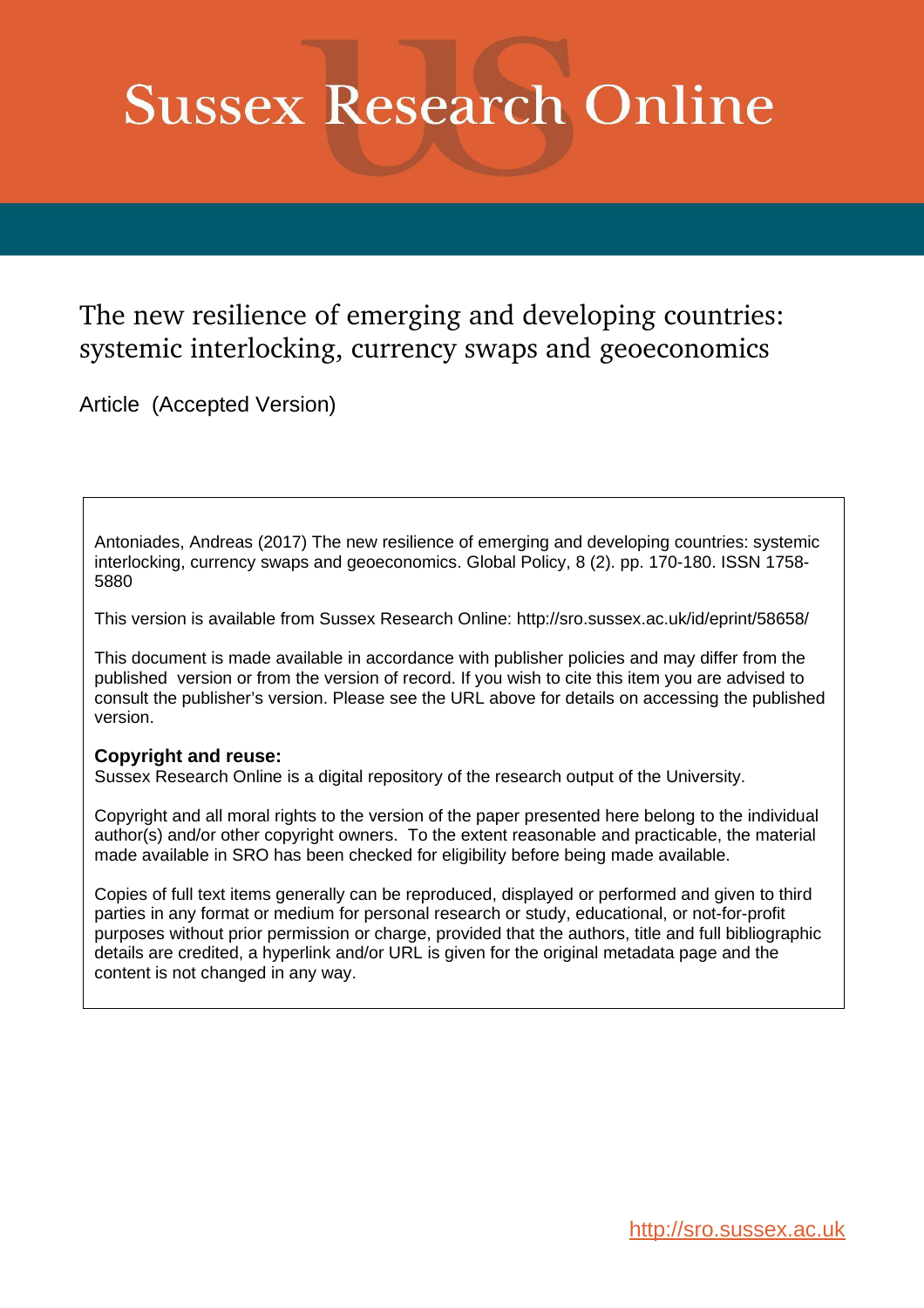# **pre-proof accepted version of an article published in Global Policy**



.

**Global Policy** The New Resilience of Emerging and Developing **Countries: Systemic Interlocking, Currency Swaps** and Geoeconomics **Authors: Andreas Antoniades** DOI:10.1111/1758-5899.12399

# **Andreas Antoniades Department of International Relations University of Sussex**

Andreas Antoniades is a Senior Lecturer in Global Political Economy at the University of Sussex. He convenes the Global Debt Dynamics Initiative that is led by the Centre for Global Political Economy and the Institute of Development Studies at Sussex. His recent work focuses on debt dynamics, financialisation and rising powers.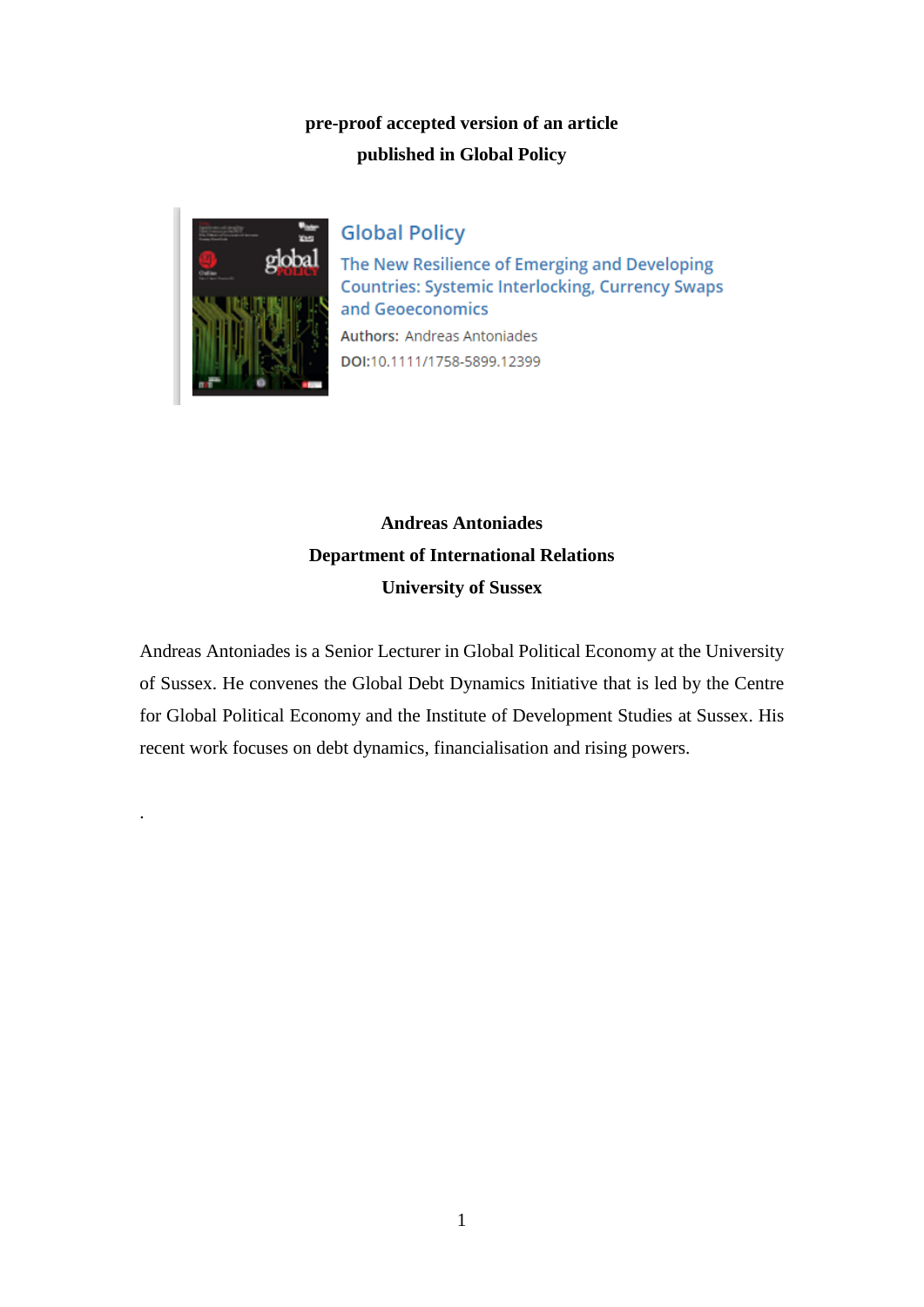# **The New Resilience of Emerging and Developing Countries: Systemic Interlocking, Currency Swaps and Geoeconomics**

### **abstract**

The vulnerability/resilience nexus that defined the interaction between advanced and developing economies in the post-WWII era is undergoing a fundamental transformation. Yet, most of the debate in the current literature is focusing on the structural constraints faced by the Emerging and Developing Countries (EDCs) and the lack of changes in the formal structures of global economic governance. This paper challenges this literature and its conclusions by focusing on the new conditions of systemic interlocking between advanced and emerging economies, and by analysing how large EDCs have built and are strengthening their economic resilience. We find that a significant redistribution of 'policy space' between advanced and emerging economies have taken place in the global economy. We also find that a number of seemingly technical currency swap agreements among EDCs have set in motion changes in the very structure of global trade and finance. These developments do not signify the end of EDCs' vulnerability towards advanced economies. They signify however that the economic and geoeconomic implications of this vulnerability have changed in ways that constrain the options available to advanced economies and pose new challenges for the post-WWII economic order.

Acknowledgements: I am grateful to Barry Gills, Achin Vanaik, Kevin Gray, Julian Germann, Xu Mingqi, Giorgio Romano, Gonzalo Berron and the anonymous reviewers for comments and suggestions on earlier versions of this paper. Mistakes and misunderstandings remain my own.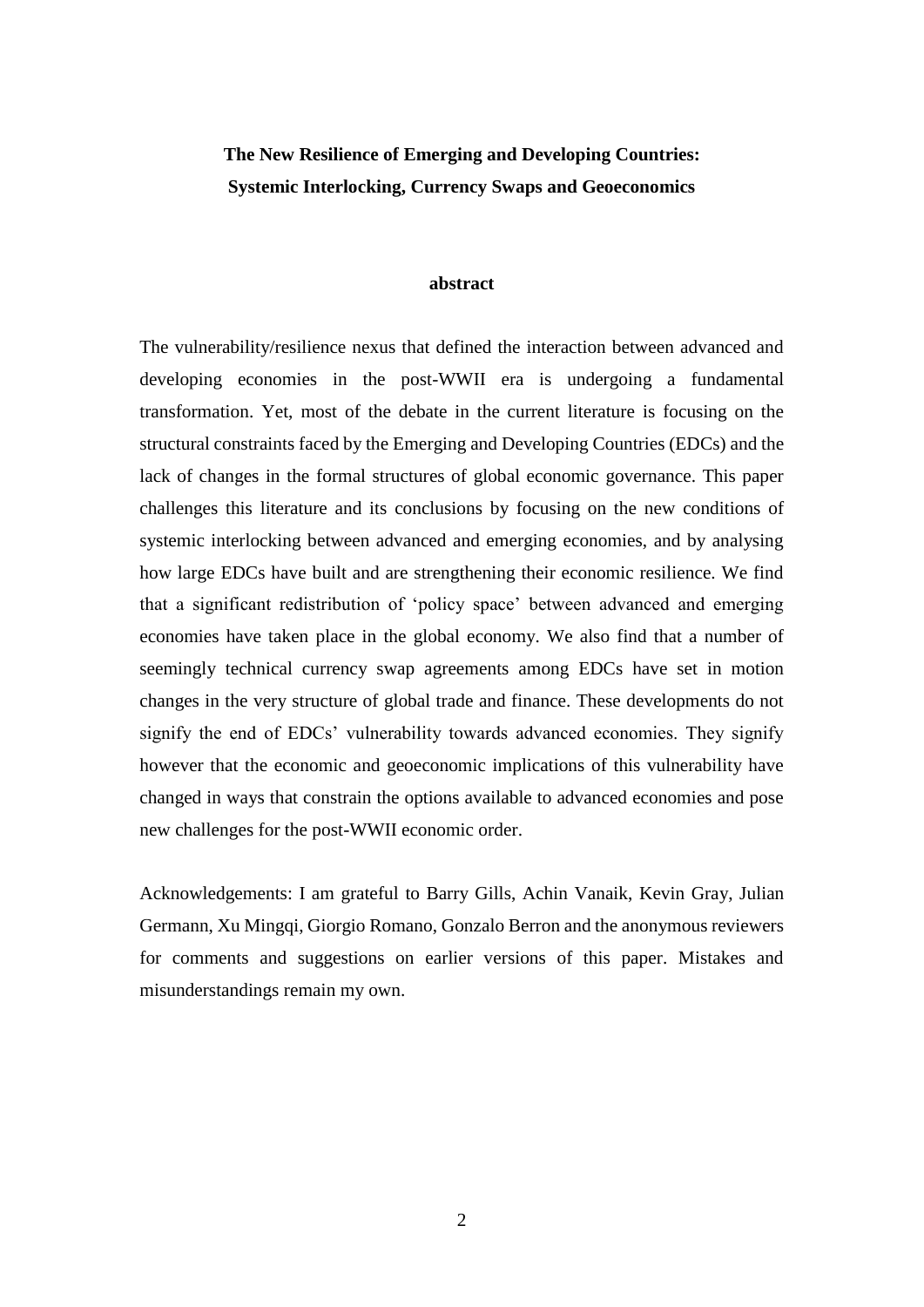# **Policy Implications**

- By extending and strengthening the existing network of bilateral and plurilateral currency swap agreements, EDCs can reduce the vulnerabilities generated by the dominant role of US dollar in international trade and finance.
- Small and medium developing countries must exploit the new 'policy space' created through the competition between Bretton Woods and BRICS led financing initiatives.
- Advanced economies should accommodate EDCs' concerns in their economic and monetary policies, in order to avoid a new global economic meltdown.
- Global economic institutions must find ways to deal effectively with the hypervolatility generated by short-term capital flows in order to avoid a new global economic crisis.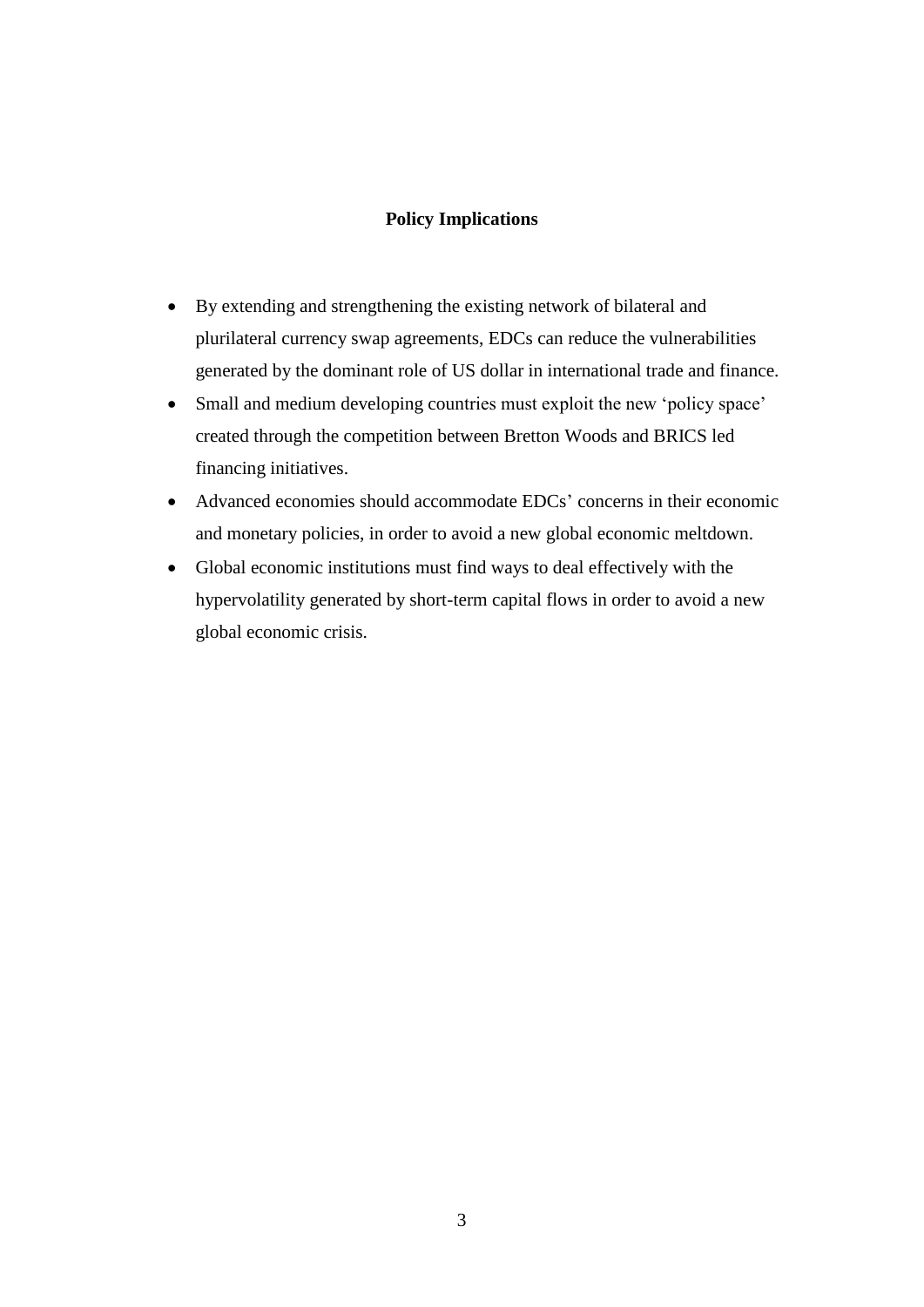## **Introduction**

The emerging and developing countries  $(EDCs)^1$  demonstrated unexpected resilience in the face of global economic crisis<sup>2</sup>. There have not been generalised currencycollapses, bank insolvencies, and debt defaults. On the contrary, it was the first time in modern history that EDCs, especially emerging powers, not only demonstrated strong capacity to use countercyclical economic measures (Didier *et al.*, 2012), but also bailed out the advanced economies (see for instance Bracke *et al.*, 2008, pp. 13–16). Thus massive amounts of money moved, mostly through sovereign wealth funds, from EDCs to advanced economies, offering critical support for the recapitalisation of a great number of leading western banks and corporations.

This paper focuses on this 'new resilience' of emerging and developing countries. Resilience is a relative not an absolute quality. The resilience demonstrated by the emerging and developing countries, does not mean that these countries do not remain vulnerable to economic trends and changes taking place in the advanced economies. It indicates, however, that the degree of this vulnerability and the way it functions may have changed. In this context, the paper examines the factors that underlie this new resilience, and its implications for the emerging powers of the global South.

Resilience is conceptualised as the ability of the EDCs to deal with external economic shocks and persistent adverse international economic conditions (e.g. a prolonged period of low growth or high interest rates in advanced economies) 3 . The EDCs' resilience may increase or decrease as a result of domestic economic conditions and policies, the frequency, duration and intensity of the adverse external developments, as well as broader changes in the global distribution of power and wealth. The ability of the EDCs to endure external volatility, crises and shocks, is also determined by the wider structure of the global political economy, and the way in which (different) EDCs are integrated in it. It is this mode of integration that determines the nature and degree of exposure and the vulnerabilities experienced by the EDCs in the global economy, as well as the parameters, effectiveness and limits of their resilience-related policies and strategies. Resilience is not and cannot be captured and analysed just as a set of economic indicators (e.g. GDP growth, debt exposure). To capture this embedded approach to resilience, the paper uses the concept of 'vulnerability/resilience nexus'.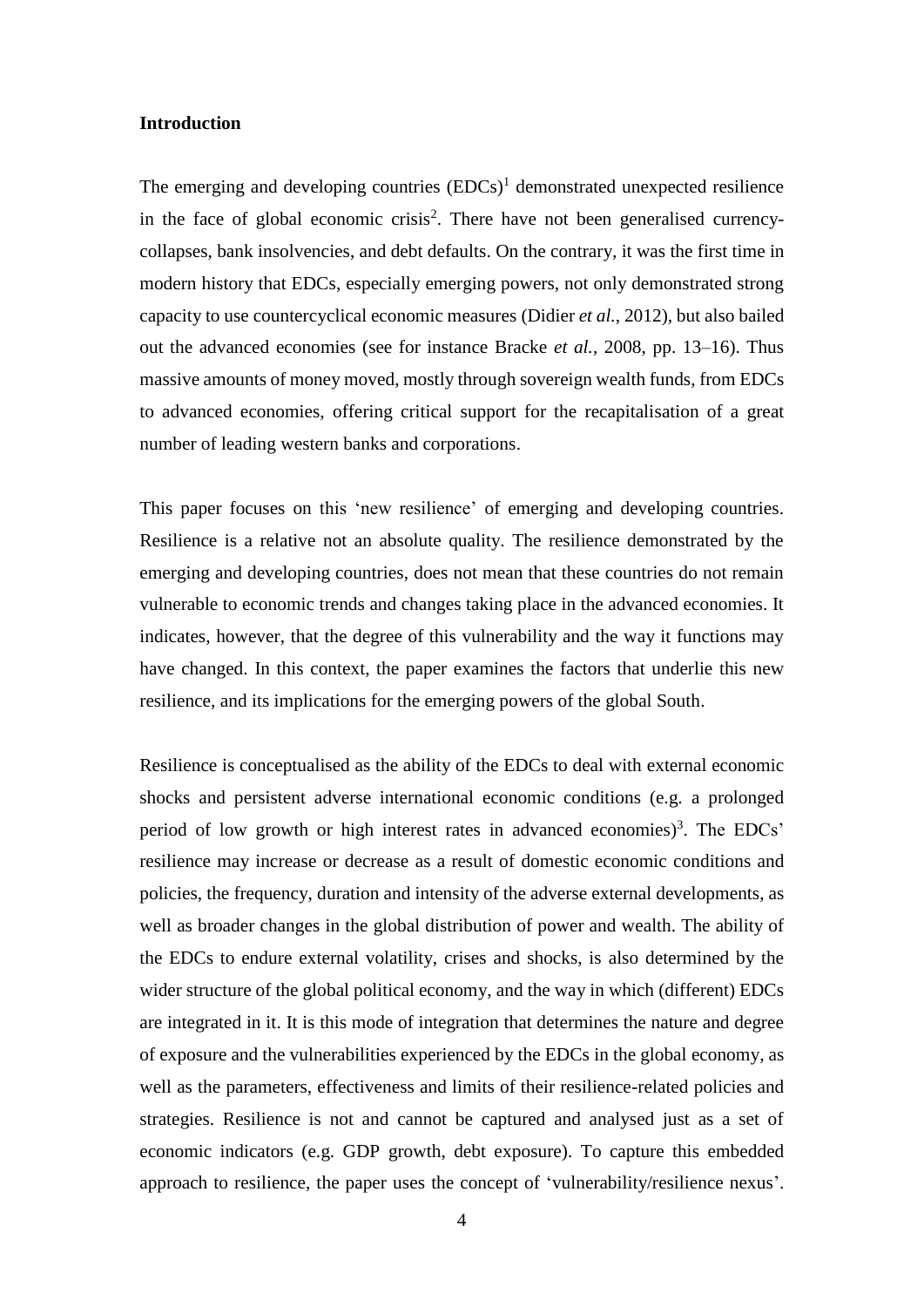The concept of nexus aims to signify the dynamic nature of the interaction between vulnerability structures and resilience strategies, and the multiple points of 'equilibrium' and possibilities for transformation generated by this interaction. In this context, our aim in this paper is not only to account for the factors that underlie the resilience demonstrated by the EDCs, but also to examine whether and how current EDCs' policies have the ability to challenge the very vulnerability structure within which this resilience operates. This would signify a transformation of the 'resilience capacity' of EDCs, rather than just an increase in their 'ability to endure' external crises.

Despite modest growth in advanced economies, the EDCs demonstrated impressive growth rates over the last decade. This threw the traditional EDCs' vulnerability analysis into sharp relief, and questioned the 'conventional wisdom that when the US economy sneezes the rest of the world catches a cold' (Kose and Prasad, 2010, p. 2). As a result there has been a new wave of econometric studies examining the decoupling hypothesis, i.e. whether the divergence in the business cycles of the advanced and emerging economies, and the increased trade and financial integration among the emerging economies, have made the EDCs less dependent on and vulnerable to advanced economies. The findings of these studies have been inconclusive, with some authors finding evidence in favour of the decoupling thesis (Kose and Prasad, 2010, chs 7-9), others pointing to exactly the opposite direction of recoupling and increased interdependence (Kim *et al.*, 2011), and some referring to decoupling in terms of business cycles but recoupling in terms of financial markets (Levy Yeyati and Williams, 2012; for a review see also Christian Buelens, 2013, pp. 30–36). Yet, this de/recoupling literature offers us a rather static perspective on the EDCs' place in the global economy. Put differently, it tell us very few things about what is actually happening on the ground, in terms of new power configurations and institutional arrangements, and how these developments may impact on and transform the EDCs' resilience capacity.

Another wave of literature has attempted to avoid this static approach by developing an agent-centric perspective (see the contributions in Helleiner *et al.*, 2009; Gray and Murphy, 2013). Eric Helleiner (2014) for instance offers a compelling account of the global economic crisis as a status quo enhancing event, through which the US and US dollar maintained, if not strengthened, their dominant role in the global economy. His analysis demonstrates the failure of emerging powers to challenge the existing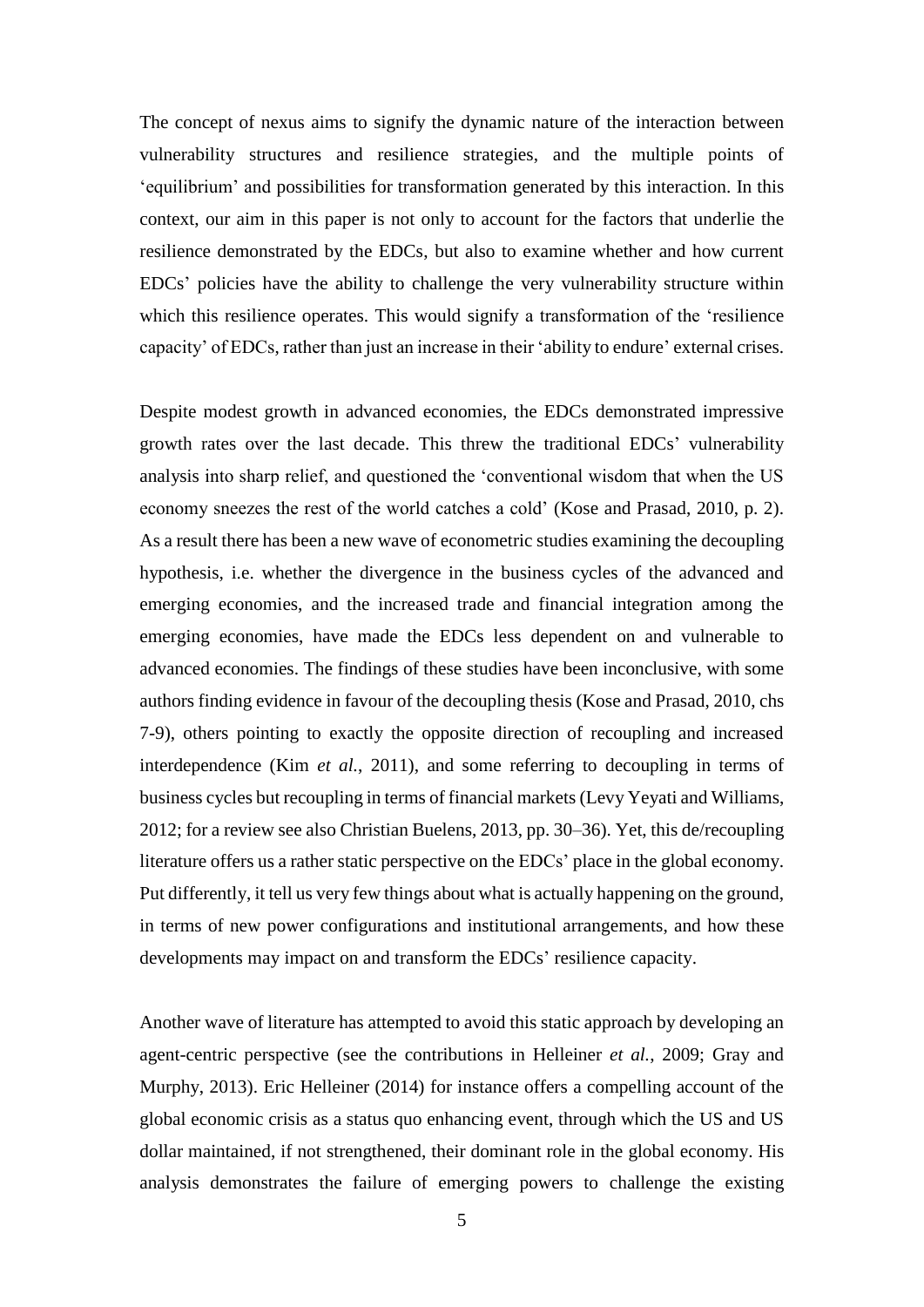structures of global governance. Yet, a systematic account of initiatives and changes related to the EDCs' resilience capacity and how these may matter remains beyond the scope of his analysis. On this, Kevin Gallagher's (2014) research on EDCs' capital control policies is illuminating. Gallagher demonstrates how the combination of the EDCs' new resilience with new economic thinking and institutional dynamics can challenge on the ground key aspects of the EDCs' traditional vulnerabilities. Similarly, Mikko Huotari and Thilo Hanemann (2014) assess the increased capacity of the BRIC countries to challenge the parameters of the global economic system, and Leslie Armijo and Saori Katada (2015) demonstrate how the recent changes in the capabilities of emerging powers have increased the economic and financial instruments that these countries have available to achieve their foreign policy goals. From a different perspective but with similar aims Gregory Chin (2010) has assessed the limits of EDCs' regional financing initiatives, and Adriana Abdenur and Maiara Folly (2015) have examined the degree of institutionalisation of the BRICS, through an assessment of their New Development Bank.

This paper attempts to advance the above literature by offering one of the first systematic assessments on how dispersed resilience-related sources and arrangements are coming together to challenge (or not) the EDCs' traditional vulnerability/resilience nexus. Literature on this issue remains limited. It is not only that we do not have many studies, for instance on new regional financing arrangements, bilateral currency swaps agreements, and the use of local currencies in trade and finance. It is also, and maybe more important, that there are not many systematic efforts that attempt to conceptualise how these different activities are interrelated, and to what effect. We do not know enough about a wide range of new diverse mechanisms and practices that increase the resilience of EDCs, we know even less about how these disperse mechanisms and practices come together and interact in ways that (may) redefine the way in which the vulnerability/resilience nexus operates. Filling this gap requires moving beyond structural explanations focusing on US dominance, static econometric evidence, formal economic vulnerability indicators, and changes in the Bretton Woods institutions. It requires us focusing on the interacting agency of emerging powers themselves, i.e. what is going on 'on the ground' rather than just the manifested impact of this agency on formal multilateral structures of governance (e.g. changes in voting power in IMF). Following this rationale, our aim in this paper is to examine what 'resilience capacity'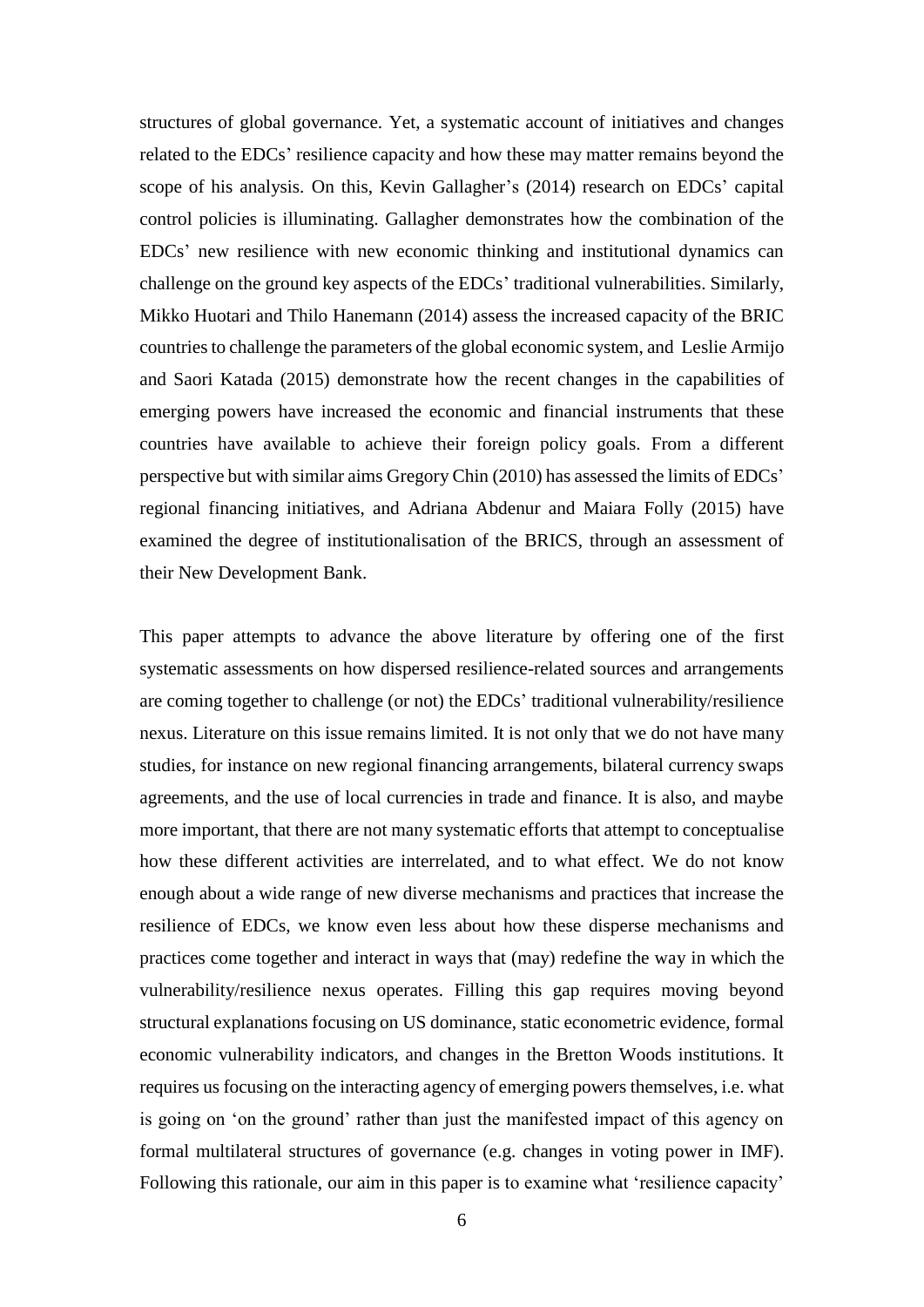is generated by an emergent network of dispersed but interlocking arrangements and practices produced by the EDCs themselves.

## **Global rebalancing**

The global economic crisis led to a rapid global readjustment between the advanced and emerging/developing economies. In 2006 the emerging and developing countries ran a large current account surplus of 4.9 per cent of their GDP. The same year advanced economies ran a current account deficit of 1.1 per cent of their GDP. By 2009 the surplus of EDCs had been reduced to 1.3 per cent, while the deficit of advanced economies had been reduced to 0.2 per cent. The stiff curve of this rebalancing, apparent in Table 1, relates both to a change in the exchange rates and to a fall in consumption in the advanced economies. That is, it had to do both with less imports and more exports on the side of the deficit advanced economies.





Source: IMF, September 2016; estimate for 2016

Considering the abrupt nature and the magnitude of this readjustment, one would expect growth in the EDCs to collapse. Yet, although the EDCs' growth rates were severely affected, they did not follow the collapse we saw in the advanced economies. On the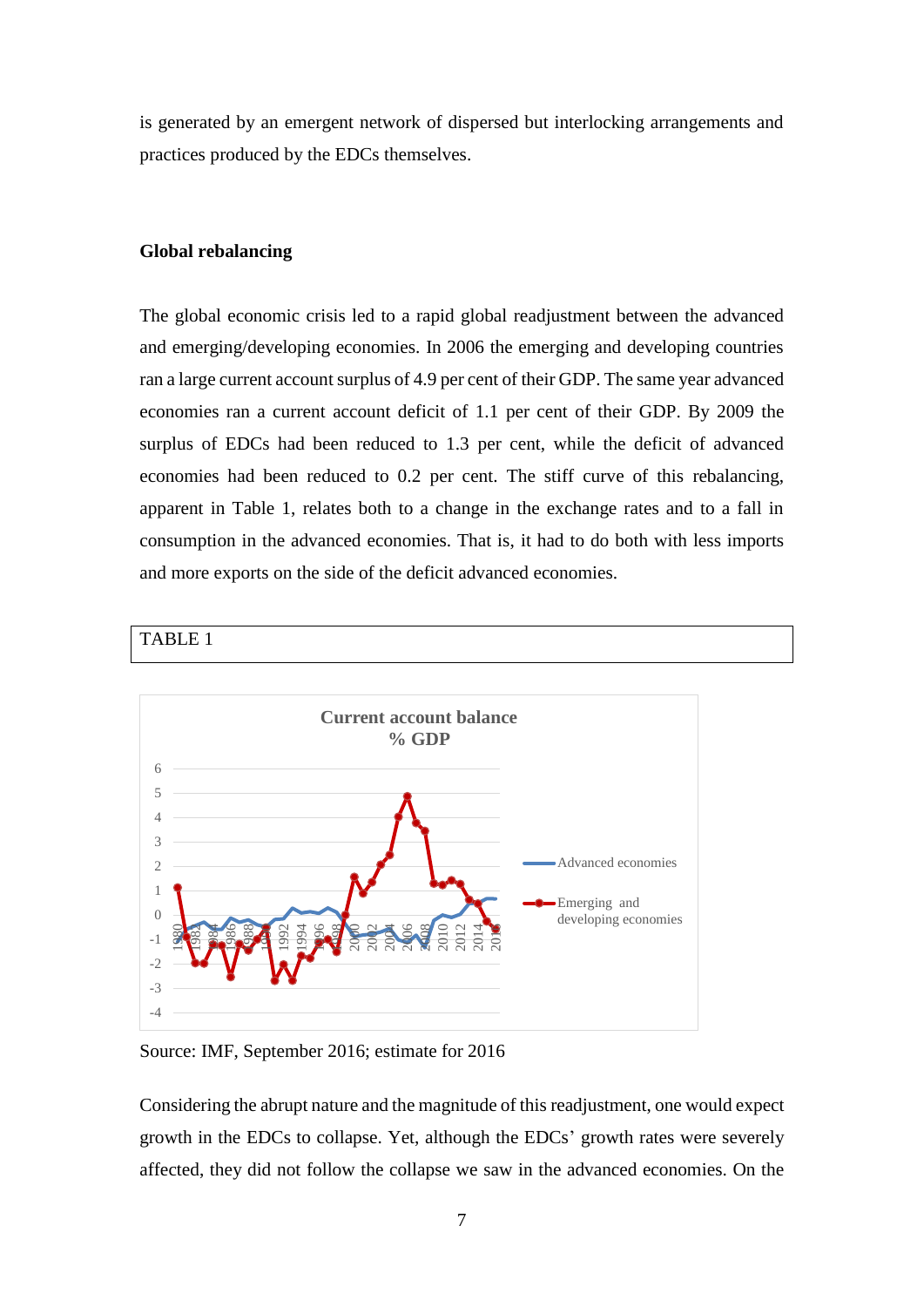contrary, the growth rate difference between the two groups of countries, observed after 2000, was maintained (see Table 2). In this way, rather than collapsing after the outbreak of the crisis, emerging and developing countries rebounded quickly and acted as the main drivers of global growth, accounting for two thirds of this growth from 2010 onwards (UNCTAD, 2013). In the period 2007-2015, the advanced economies registered on average an annual growth rate of 1.15 per cent (the figure for G7 was even lower at 0.95 per cent) whereas the respective figure for the emerging and developing economies was 5.53 per cent (IMF, 2016).



Source: IMF, September 2016; estimate for 2016

The broader historical-economic context of the above readjustment and growth trends is even more striking (Table 3a). Measured in purchasing power parity (PPP), in 1990, advanced and developing economies contributed to global GDP 64 and 36 per cent respectively. In 2000, this gap had been reduced to 57 vs. 43 per cent. The year 2008 was the first year that the EDCs' contribution to global GDP exceeded that of the developed economies (51 per cent for the developing countries). By 2015, this gap in favour of the EDCs, had been widened to 58 vs. 42 per cent. Furthermore, 2014 was the first year that in PPP terms China overtook the US as the largest economy of the world, a trend that is projected to continue thereafter (Table 3b). Respectively, BRIC's contribution to global GDP has almost reached that of G7 economies in 2015 (31.5 vs.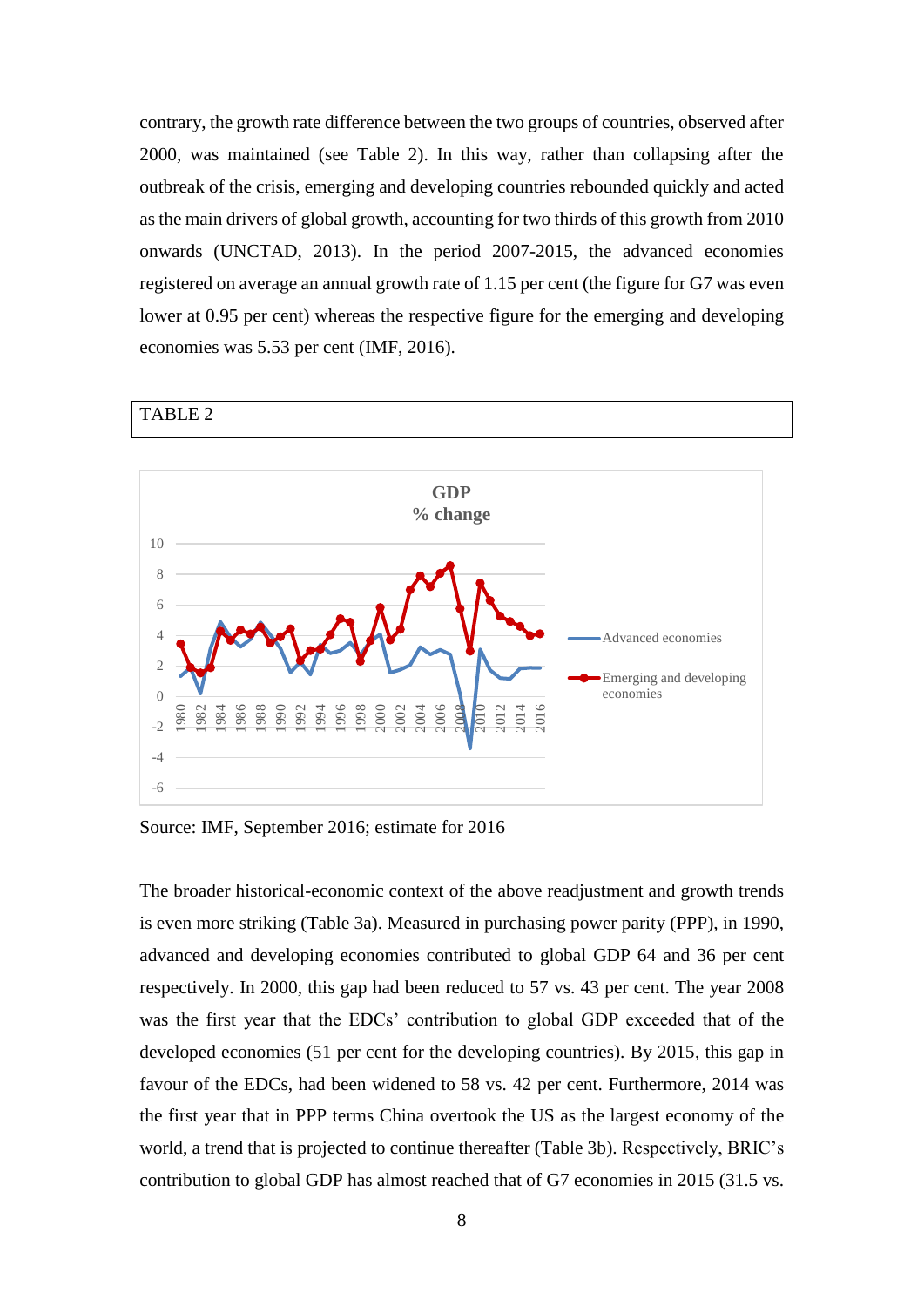30.2 per cent), and according to IMF projections 2017 will be the first year that BRIC's contribution to global GDP will exceed that of G7. In current prices the EDC's contribution to global GDP has almost doubled from 20% in 2000 to 39% in 2016 (Table 3c) $<sup>4</sup>$ .</sup>



Source: Author calculations based on IMF September 2016 data; Estimates for 2016- 20.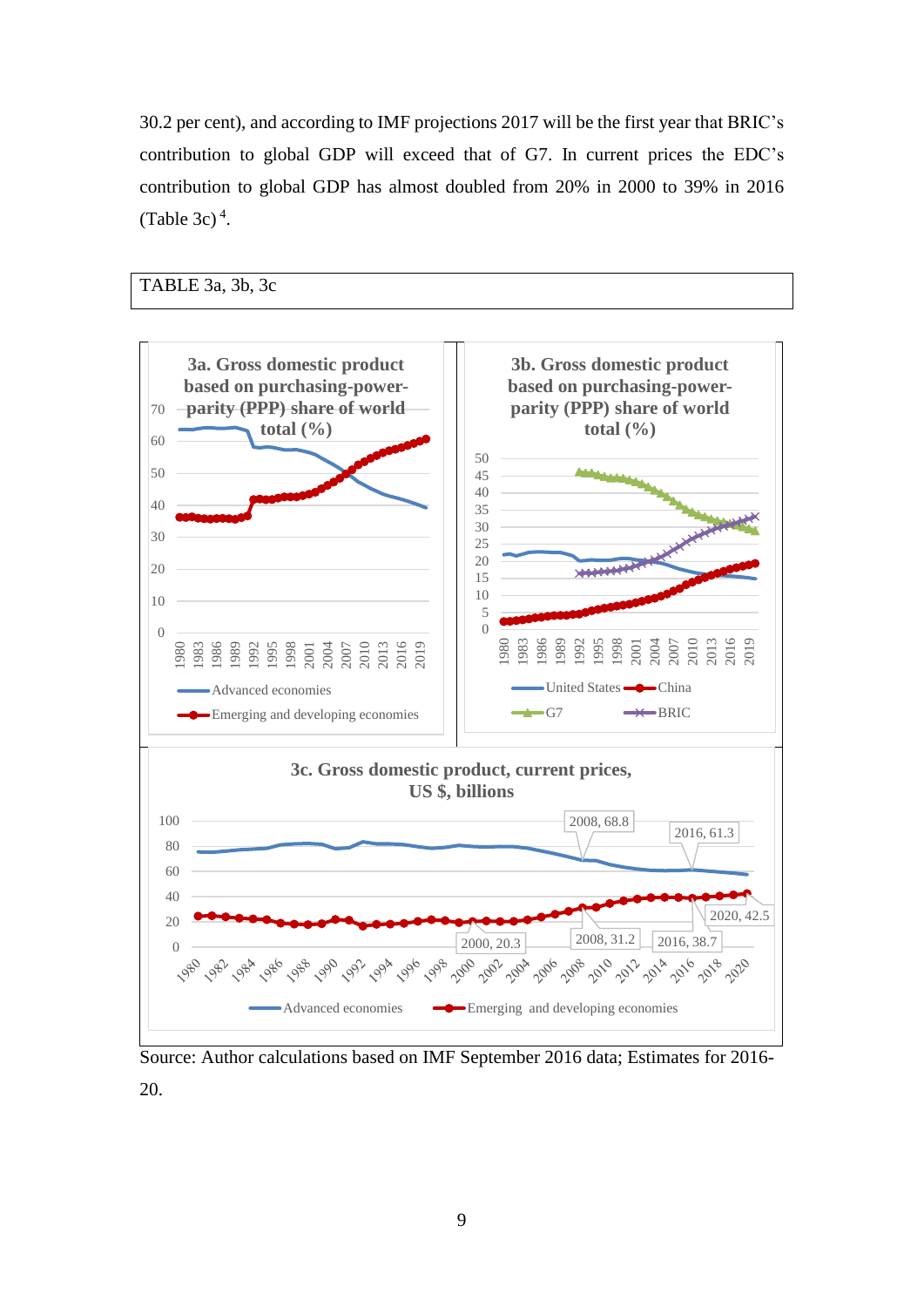The above evidence points clearly to a long-term historical transformation: a rebalancing of the global economy on the basis of the growing weight of emerging and developing countries (see also Quah, 2011; Christian Buelens, 2013). And this points to a transformation of the very context that defined the EDCs' post-WWII conditions of vulnerability and resilience. Through this transformation large EDCs emerge as 'systemically important' global actors. This is clearly the case for China but to a lesser degree applies to all BRIC countries. The concept of 'systemically important' denotes that any significant change in these economies has an impact on the global economy as a whole. In this sense, the stability/instability of these countries influences the stability/instability of the global economy, to a degree higher than any other time in the post WWII period. Thus, a major crisis in China is bound to have a major impact on the global economy, in the same way (but not necessarily to the same degree and through the same channels) that a crisis in the US economy impacts on the rest of the world (see also Kim *et al.*, 2011; Christian Buelens, 2013. For econometric findings on the impact of China's growth pattern on the rest of the world see: Arora and Vamvakidis, 2011; Ahuja and Nabar, 2012). Therefore, in the current fragile global economic recovery period, and in a context where the EDCs contribute more than half to global GDP in PPP prices (40 per cent in current prices), the economic sustainability of advanced and emerging economies are causally related (even if there are lags in the transmission of shocks among them). This fundamentally transforms the role and impact of the large EDCs in the global economy. The current slowdown of growth rates in EDCs should be read in this light. The emerging economies could not continue to grow fast, while growth remained subdued in advanced economies. But, the opposite is also true now, i.e. any recovery in the advanced economies will not be sustainable in a global environment characterised by collapsing EDCs. These conditions of 'systemic interlocking' increase the EDCs' leverage in the global economy, but most importantly changes the very structure in which the EDCs' vulnerability/resilience nexus traditionally operated. Thus, whereas in the past, EDCs' crisis contagion could be contained by advanced economies, in the current context a crisis in EDCs is bound to have global repercussions, affecting if not derailing the fragile recovery of advanced economies. Put differently, the emergence of systemic interlocking between advanced economies and EDCs has led to a new global economic chessboard.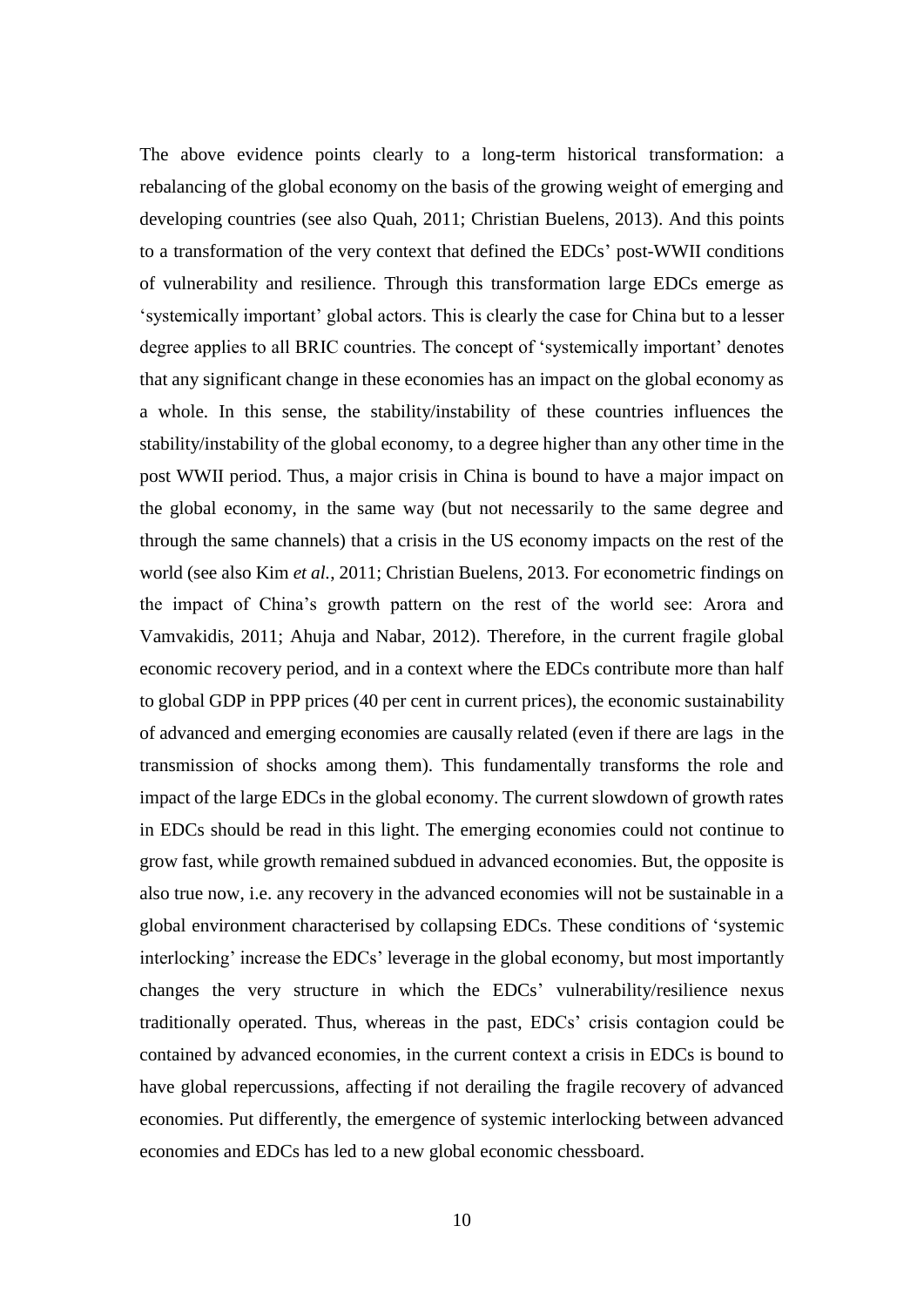### **The turning point that led to new resilience**

The turning point for the emergence of EDCs' new resilience was the 1997/98 Asian economic crisis, and the IMF-led socially devastating structural adjustment process that followed the crisis (indicatively see Chin, 2010; Bowles, 2002; Mendoza, 2010; Helleiner, 2014, pp. 31–34; Golub, 2013). This negative experience led to a rupture in the mode of integration of large emerging and developing economies in the global economy, by forcing them to adopt a 'self-insurance' strategy against the speculative nature of global finance (Chin, 2010; Mendoza, 2010; Kose and Prasad, 2010 ch.13; Didier *et al.*, 2012; Wise *et al.*, 2014). In this sense, the Asian financial crisis has been a significant geoeconomic moment for the large EDCs and the global economy<sup>5</sup>. Two critical and interrelated elements stand out here.

First, the strategy of primary budget surpluses and foreign reserves accumulation. The examples of Russia and Brazil are indicative. Russia ran on average a primary budget surplus of 5.6 per cent for the period 1999-2006 (i.e. before the global economic crisis); while the primary budget surplus average for the period 1999-2014 was 3.1 per cent of GDP. Similarly, Brazil ran a primary budget surplus each and every year during the period 2001-2014, which on average was 2.9 per cent of its GDP. Furthermore, the EDCs' international reserves skyrocketed after the late 1990s. 2005 was the first year that the EDCs' international reserves exceeded that of advanced economies, and the gap between the international reserves of these two groups of countries kept increasing up to the second quarter of 2014 (IMF online data, October 2016). It is indicative that on average, for all developing countries, international reserves increased as a percentage of external debt from 30 per cent in 2000 to 110 in 2008, and despite the economic crisis they kept increasing up to 2010 when they peaked at 120.5 per cent. Since then they have registered minor annual reductions remaining however above 111 per cent in 2013 (World Bank open data, October 2016; see also Mendoza, 2010; Julia Leung, 2014. Of course the strategies of primary surpluses and reserves accumulation have a very high economic and social cost (see Rodrik, 2006; Painceira, 2012). Yet, the buffers created through these policies by the EDCs acted as resilience multiplier at different levels. They neutralised currency attacks, attracted capital flows, improved economic ratings, and in general boosted the global markets' confidence in EDCs' economies.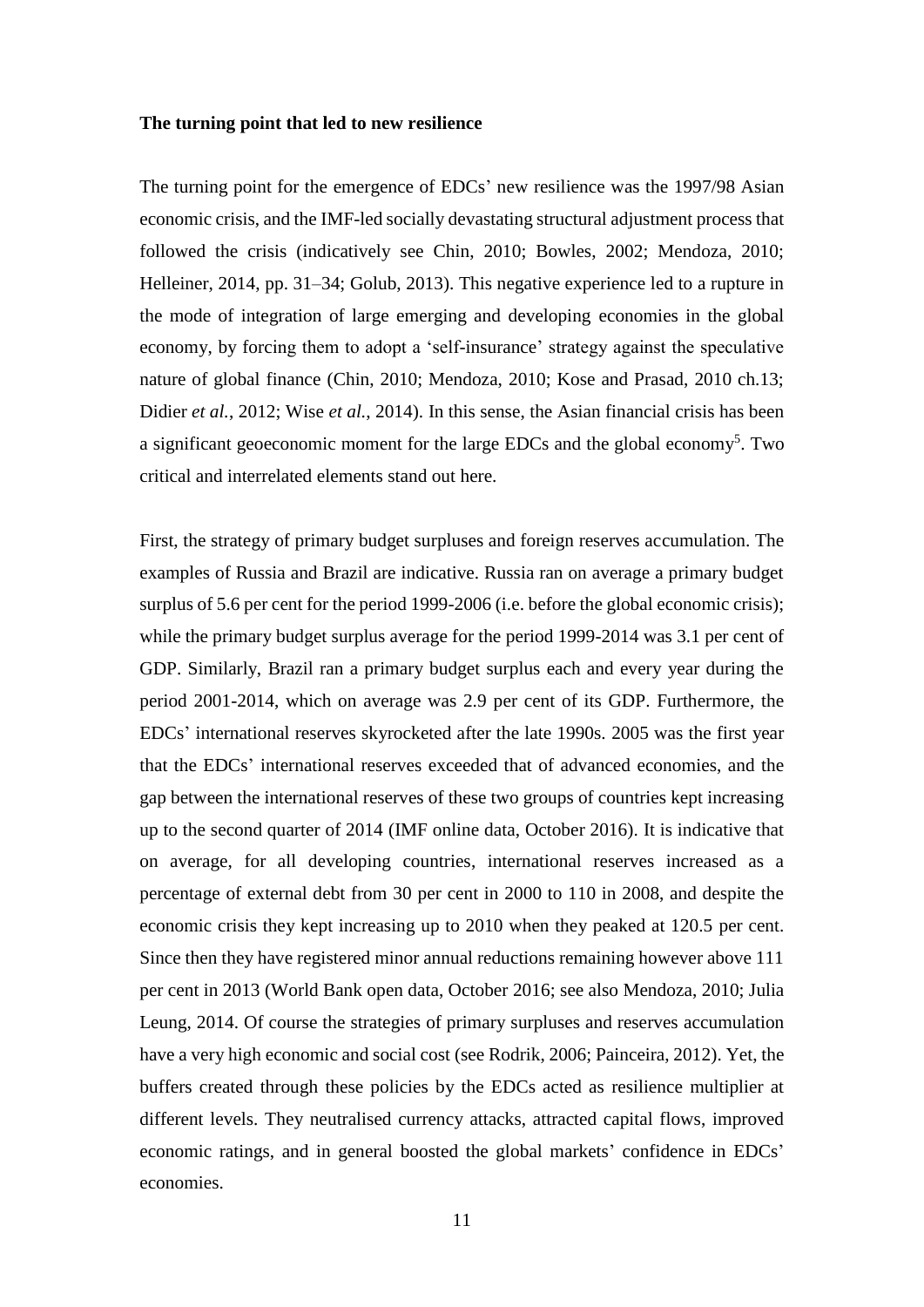Second, the strategy of reducing external exposure, by achieving a significant reduction in external debt. The EDCs' total external debt as a percentage of GDP was reduced on average from its Asian crisis peak of 39 per cent in 1999 to 28 per cent in 2013 (and in GNI terms from 39 in 1999 to 22 in 2014). Similarly, total external debt as a percentage of exports –an indicator that better captures the vulnerability of the external position of a country– was more than halved, from a peak of 173 per cent in 1998 to a low of 72 per cent in 2008, raising again to 94 per cent in 2013 (World Bank open data, October 2016). Taking into consideration the collapse in global trade that followed the global financial crisis, especially in 2009, the resilience demonstrated by the EDCs is indeed remarkable. Remarkable is also the contrast between the EDCs and high-income countries whose external debt as a percentage of GDP rose to 142 per cent in 2013 (World Bank, 2015, p. 14; see also World Bank, 2012).

Furthermore, from 1999 onwards, we see a rupture in the direction of global financial flows, with the EDCs starting to register surpluses and advanced economies deficits in their financial accounts. The EDCs' surpluses continued throughout the period 2000- 2013, leading to a cumulative surplus amount of \$3.4 trillion (4.5 per cent of global GDP in  $2013$ <sup>6</sup>. Large EDCs have also been more proactive in the management of capital flows, by imposing capital controls, a policy that was supported by the IMF.

To get a better sense of what these changes in financial flows mean, and how they may affect the EDCs' resilience in the post 2008/09 crisis environment, we need to break down the financial account data into direct investments, portfolio investments, and 'other investments'. The picture that emerges from this break down is instructive. First, in terms of short term capital flows there was a US\$ 317 billion of portfolio type investments and \$419.1 billion of 'other investments' (which relate to bank deposits and loans) to the EDCs during the period 2000-2008 (World Bank open data, October 2016). Therefore, during this period, EDCs emerge as a critical 'asset class' in advanced economies' investment portfolios. At the same time, however, these portfolio-related flows for almost a decade, boosted EDCs' growth rates helping them to boost their resilience in the ways we discussed above. This trend was interrupted by the collapse of Lehman Brothers in 2008, which produced a global market panic and triggered abrupt capital outflows from the EDCs back to the core i.e. advanced economies. Yet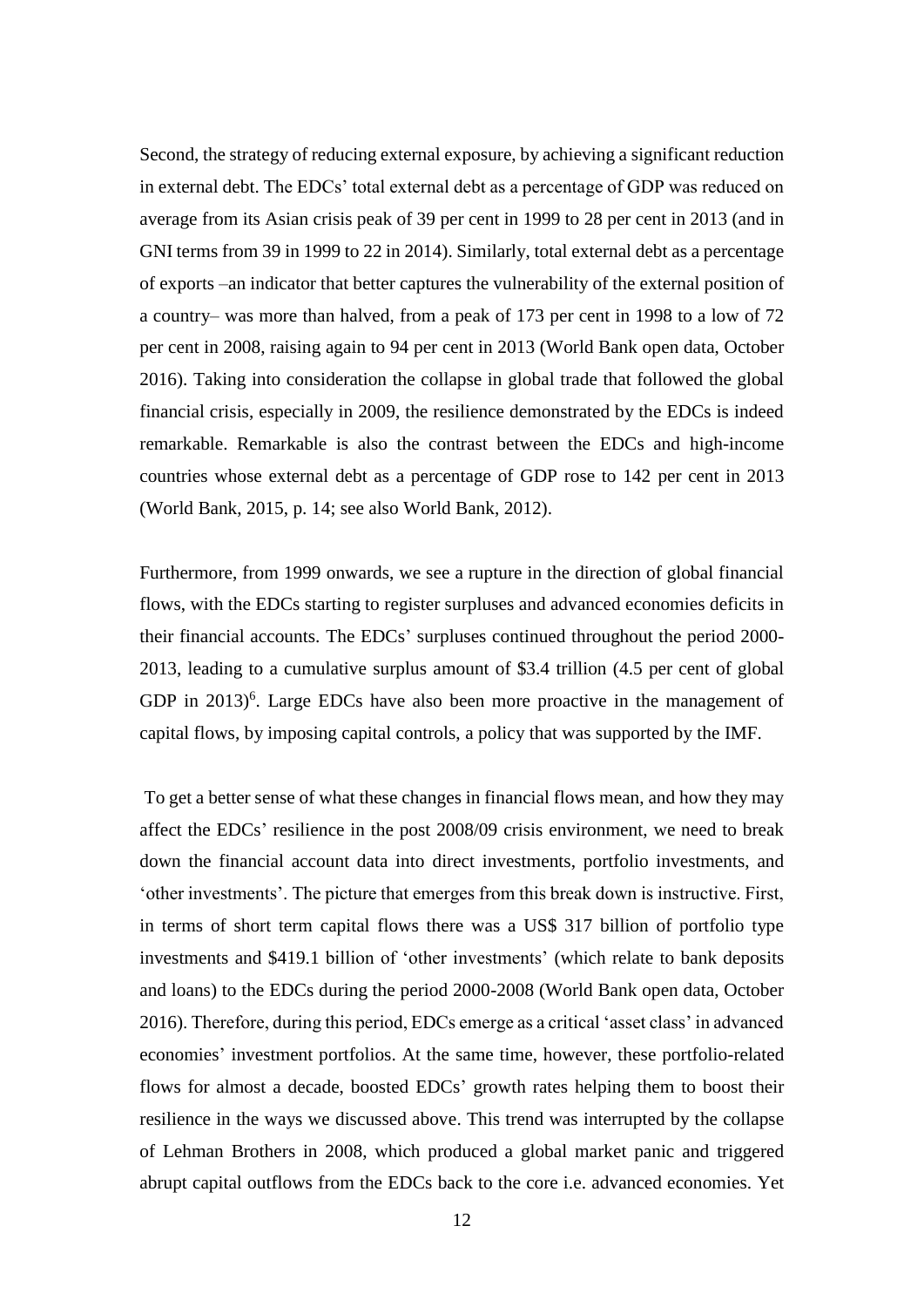economic conditions there were worse, characterised by economic uncertainty and financial fragility, combined with low yields and low investment opportunities. Thus we saw yet another abrupt reversal of capital flows in favour of EDCs in the period 2010-2011. These violent fluctuations continued in 2012 (outwards), 2013 (inwards), and 2015 (outwards), summer 2016 (inwards), indicating that global capital markets look at EDCs as a credible investment alternative to the advanced economies (for differences in capital flows between BRIC, see Banerjee and Vashisht, 2010; Julia Leung, 2014). It is also worth pointing out that the fact that many EDCs had shifted from policies of fixed exchange rates to flexible exchange rates, before the outbreak of the 2008/09 crisis, increased their ability to weather through the initial shock of these abrupt capital flow reversals (Berkmen *et al.*, 2012; Tsangarides, 2012; Didier *et al.*, 2012).

Second, the capital flows with regard to long-term direct investments (FDI) followed the opposite direction to that of short term flows in the period 2000-2013. The dominant picture here is that of outward flows from the EDCs. From the beginning of the 2000s, EDCs started the acquisition of assets abroad (including in the advanced economies) (Huotari and Hanemann, 2014, pp. 302–4). This trend was intensified during the first years of the crisis, with peaks in 2008 and 2011. During the period 2000-2008 EDCs' outward FDI flows reached US\$ 2.3 trillion, followed by 2.2 trillion during 2009-2013. Yet, at the same time an interesting reverse trend had been taking place. In the same way that parent financial and non-financial corporations in the advanced economies withdraw sources and operations from the EDCs to support their core operations in their home countries, parent financial and non-financial corporations in the EDCs started to do the same by withdrawing resources and operations abroad to support their operations at home. As Jara et al (2009, p. 55) note for Latin America:

[one difference in the current economic crisis] is that in this decade the region has accumulated large gross (non-reserve) assets invested abroad (\$180 billion by end-2007); such assets were almost non-existent in previous crises. The partial repatriation of those assets during 2008 helped stabilise the external financial position of the region during the current crisis. In 2008, gross outflows decreased by almost \$42 billion and net flows amounted to \$53 billion.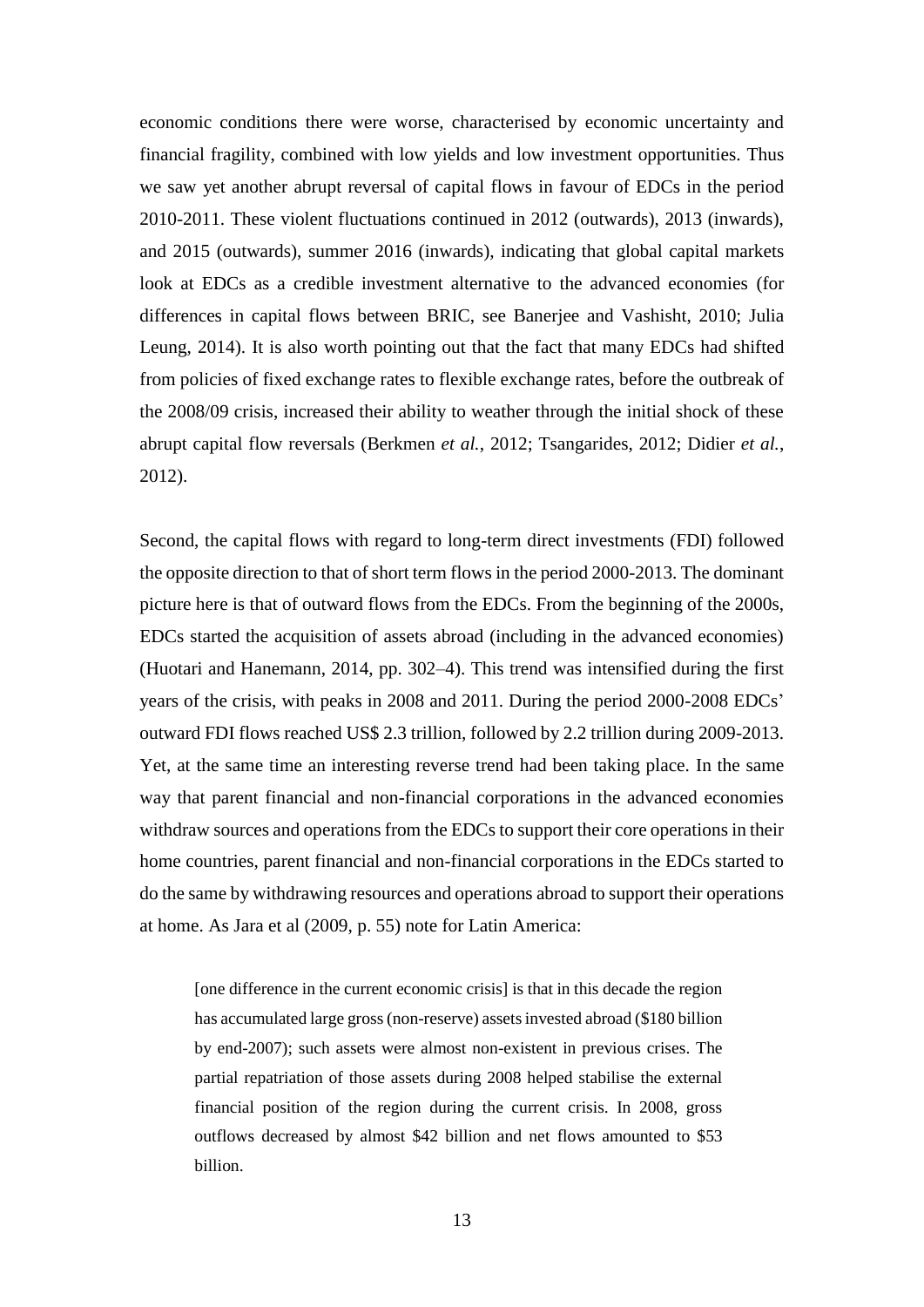Furthermore, recent evidence suggests that the EDCs' sovereign wealth funds (SWFs) are now more willing to diversify their exposure in advanced economies, by moving some funds back home. Such reverse flows by SWFs aim and are able to help EDCs to ease the impact of temporary capital outflows (SWFI, 2014; Halland *et al.*, 2014). Thus, the acquisition of foreign assets through direct (and in many cases portfolio) investments has added one more 'resilience layer' for large EDCs, helping them to temper adverse capital flows and policies initiated in advanced economies.

## **The EDCs' emergent resilience infrastructure**

Despite the above developments (i.e. rebalancing of the global economy and new resilience), the main pillar of EDCs' traditional vulnerability/resilience nexus has not changed, i.e. the dominant role of the US dollar in global trade and finance. The currency composition of external debt liabilities, is a key aspect here. As UNCTAD (2009, p. 12) notes:

> Focusing on currency composition helps to explain why developing countries face frequent debt crises and a country like the United States faces no problems sustaining its debt. The difference is not due to where they borrow as they both borrow abroad and, on average, developing countries borrow abroad less than the United States. They even borrow abroad in the same currency as the United States (mostly US dollar); the difference being that the United States can print the dollar, whereas developing countries cannot.

In 2014, on average, 67.7 per cent of the public and publicly guaranteed debt of developing countries was denominated in US dollars (from 60.8 in 2007). The respective regional figures were 70.2 in East Asia and the Pacific, 72.9 in South Asia, and 76.5 in Latin America and the Caribbean (World Bank, 2016). This demonstrates the direct impact that US monetary policy has on the economy and debt sustainability of countries around the world. Vulnerability here relates to both the public and private sector. The Russian economic crisis in 2014/15, when the ruble collapsed against the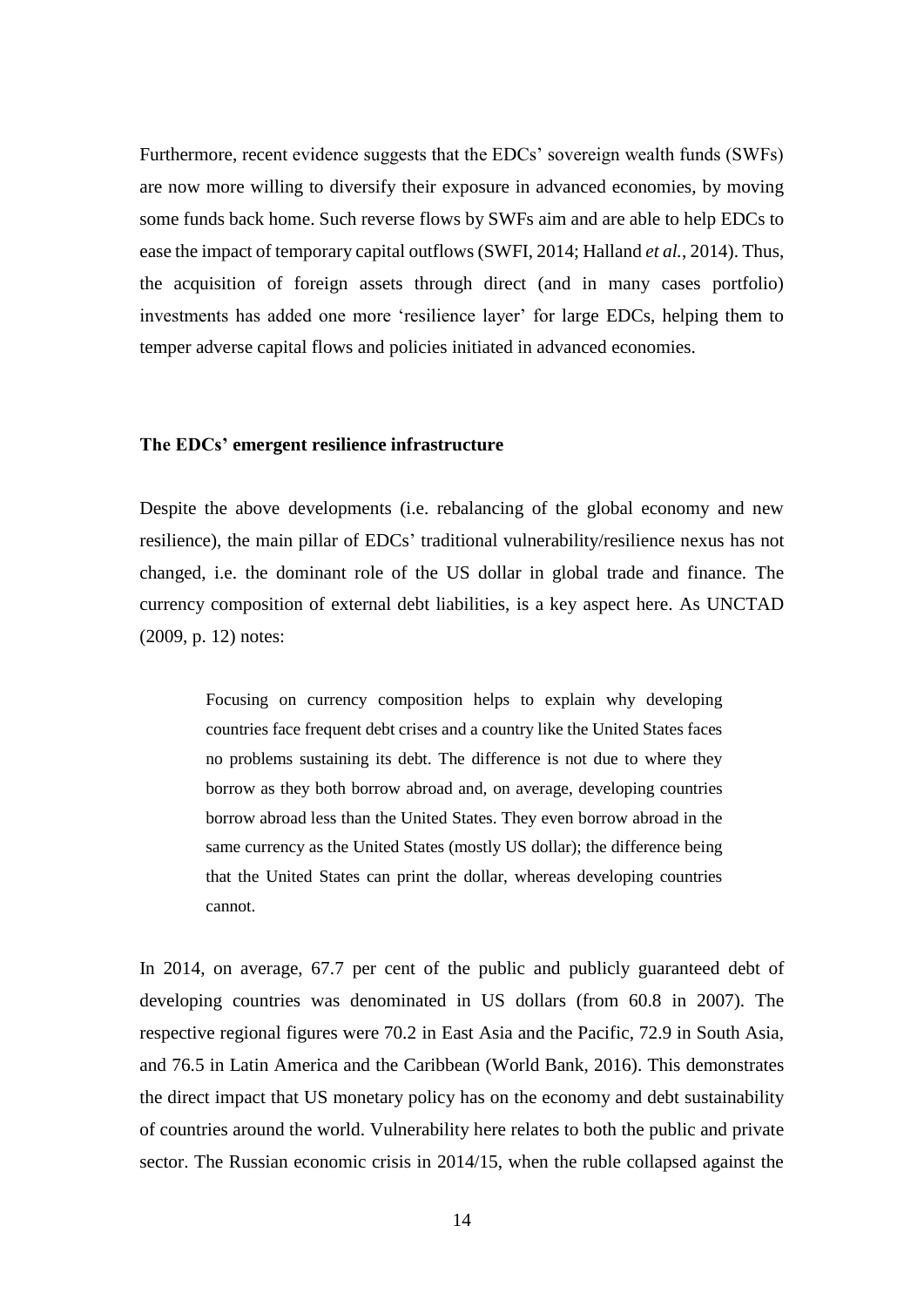dollar, is indicative. Russia's public external debt denominated in dollars, was very low at US\$ 27.7 billion (overall public external debt was also low, at US\$ 64 billion). Yet, the private sector has a significant exposure to the US dollar. Russian banks were holding dollar denominated liabilities of US\$ 132.5 billion and the 'other private sector' was holding liabilities of US\$267.1 billion (Central Bank of Russia online data, February 2016). Therefore, the Russian government had to step in and take a number of measures aiming to provide the needed liquidity in dollars to the private sector, so as to prevent a domino of defaults that would eventually engulf the public sector, the sovereign itself. We find a similar exposure to the dollar in the great majority of large EDCs. Indicatively, in the last quarter of 2014, US dollar denominated claims as a share (percentage) of cross-border claims was 78 in Brazil, 74 in India, and slightly above 60 in Russia, Korea and Mexico. Only in China it was significantly lower at 39 per cent, from 54 in 2008 (BIS, 2015, pp. 3–4).

Yet, it would be a mistake to reduce our reading of the global economy and the EDCs' vulnerability/resilience nexus to the dominant role of the US dollar. Rather we should examine how the large EDCs deal with this traditional source of vulnerability and whether their current responses are able to generate broader changes. In this framework, the impact of a new wave of currency swap agreements (CSAs) among EDCs should not be underestimated. These agreements enhance the EDCs' resilience by strengthening their foreign currency liquidity, and therefore their capacity to deal with crises related to their balance of payments and external debt. In addition, these agreements facilitate the settlement of cross-border trade and investments in local currencies, thus offering an alternative to the use of US dollar.

At the centre of these new CSAs dynamics is China. As part of its strategy to internationalise the renminbi, China has by far the most extended network of bilateral currency swap agreements (Liao and Mcdowell, 2014; Destais, 2014). Since 2009 the People's Bank of China has negotiated 34 bilateral currency swap agreements, which at the end of 2015, together amounted to approximately 3.3 trillion renminbi (approx. 500 billion US\$) (People's Bank of China, 2016, p. 74). Most of these agreements have a 3-year duration and several have been extended with an increase in the original amount agreed (Table 4). Furthermore, in 2011 China allowed for a first time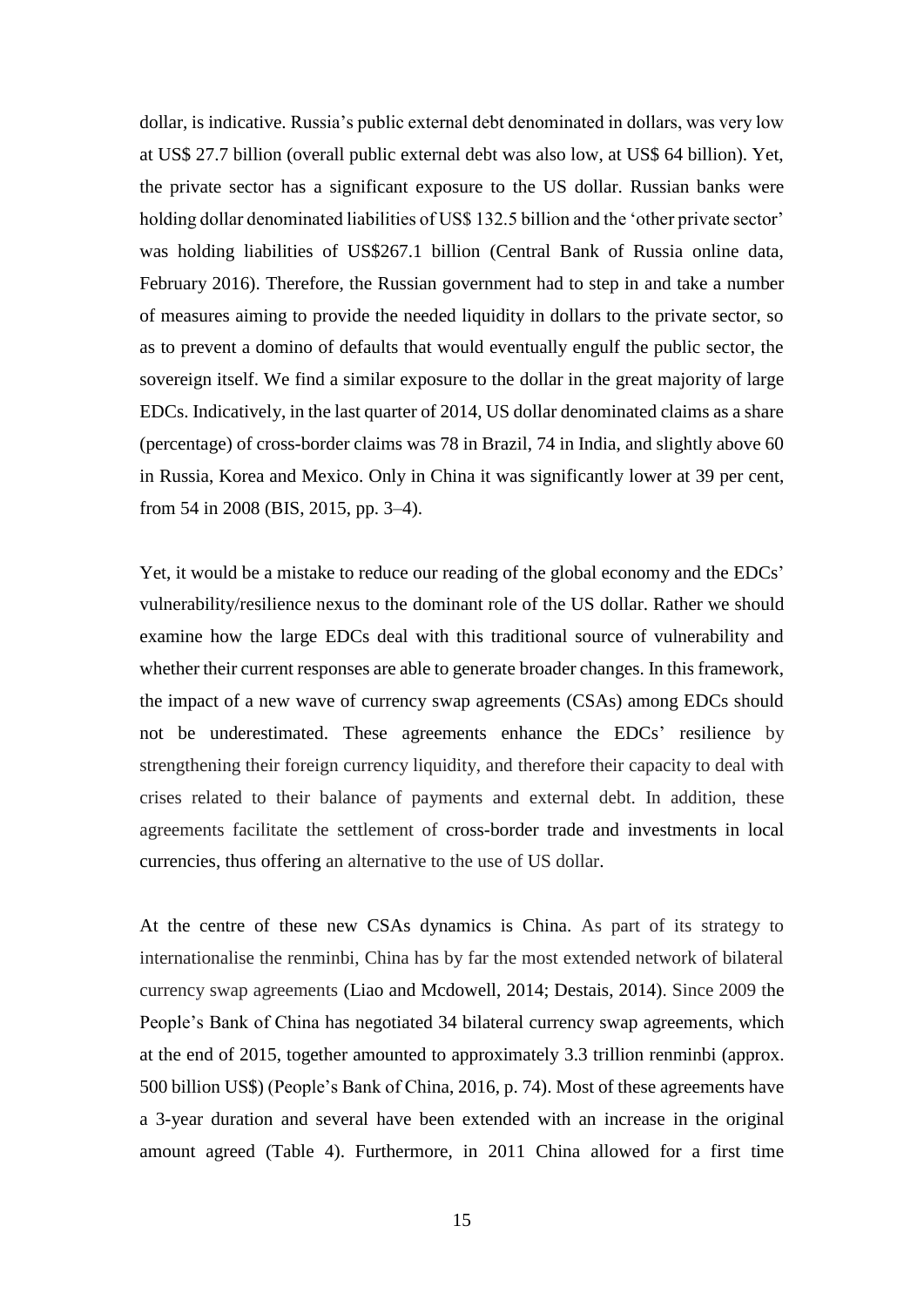designated banks to launch cross-currency swap operations for their private customers, and since then it has significantly expanded the number and limits of the participants.





Source: Liao and Mcdowell (2014); Destais (2014); People's Bank of China; The Financial Times. Note: the amount for the CSA with Nigeria has not been announced.

Beyond the nominal amounts involved, the difference with the past is that these CSAs are gradually, if modestly, used. For instance, in 2014 the amount of renminbi actually used was 38 billion (approx. US\$ 1 billion), while in 2015 it reached 50 billion (People's Bank of China, 2015; 2016). These agreements have been used as part of a broader strategy of facilitating cross-border trade and investments in renminbi / local currencies (e.g. reals, rupees, rubles, rands etc). If successful, this strategy will reduce the exposure/vulnerability of the involved parts to the US dollar, and gradually reduce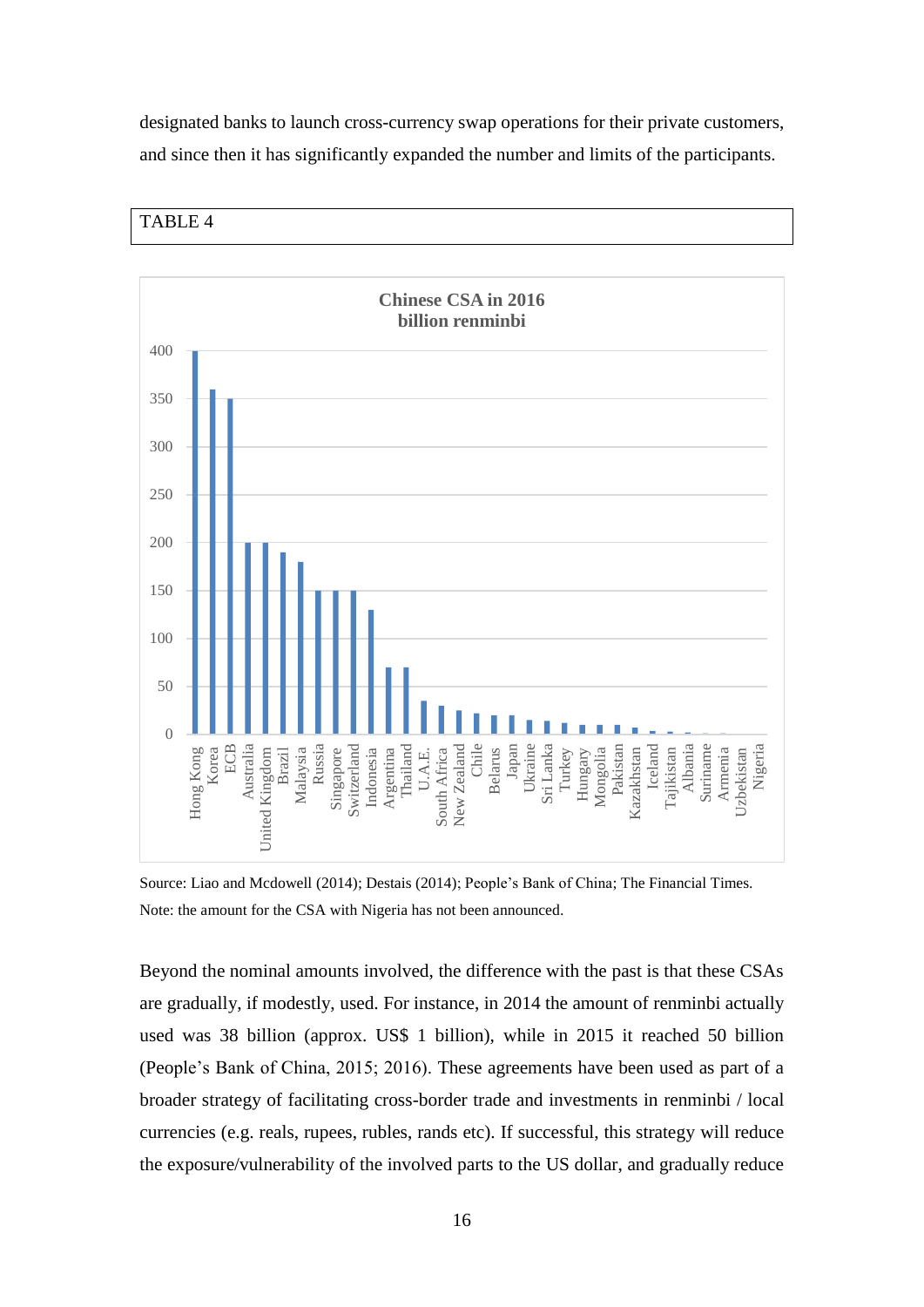the all-dominant role of dollar in the global economy. China formally inaugurated its policy to establish renminbi as a pricing and settlement currency in July 2009, when it introduced a pilot scheme for renminbi trade settlements. The impact that this strategy had on the first four years of its implementation was impressive (see Table 5). The use of renminbi for settlements in 'trade in goods' increased from close-to-nothing in July 2009 to ¥6.39 trillion in 2015, accounting for approximately 20 percent of the total value of Chinese trade in goods (import and export), while in 2013 these settlements involved companies from 174 different countries. Respectively, renminbi settlements in 'trade in services and other current account items' from close-to-nothing in 2009 reached ¥8.4 trillion in 2015. Thus, in 2015 renminbi denominated total cross-border trade settlements reached ¥12.1 trillion (US\$ 1.8 trillion). Respectively, FDI-related settlements surpassed ¥2.3 trillion (US\$ 340 billion) in 2015, having more than doubled in comparison to the year before (author's calculation based on data from People's Bank of China, 2016). Thus, renminbi from place 20 in the ranking of global trade payment currencies in 2012, moved to place 5 in 2015. The same year it emerged as the second most used currency in trade finance (Li, 2015; People's Bank of China, 2016; see also Deutsche Bank, 2014). This trend is enhanced by a number of new arrangements that aim at fostering the international availability and convertibility of renminbi<sup>7</sup>, including the shift towards a more market-based (but still managed) exchange rate regime (see for instance People's Bank of China, 2015a), the direct trading of renminbi with an expanding list of currencies, the introduction of a new cross-border interbank payment system (People's Bank of China, 2015b), specific programmes that aim to facilitate foreign investments in China's capital markets (e.g. the Qualified Foreign Institutional Investor programme - QFII, and the respective Renminbi QFII), the issuance of renminbi denominated bonds in international markets, the expanding of renminbi clearing facilities in 20 countries, the Shanghai – Hong Kong Stock Connect, and the inclusion of the renminbi in the basket of currencies that are used by the IMF in the valuation of its Special Drawing Rights (thus fostering the renminbi's role as a global reserve currency). For instance, from 2014 the parity between the renminbi and the sterling is determined by average market day transactions between the two currencies and not through the US\$ as used to be the case until then. The same year the UK was the first western government to issue renminbi denominated bonds, a move that was replicated by the World Bank in 2016. Furthermore, easing its interbank exchange rate policy, the People's Bank of China allowed for a first time banks to set exchange rate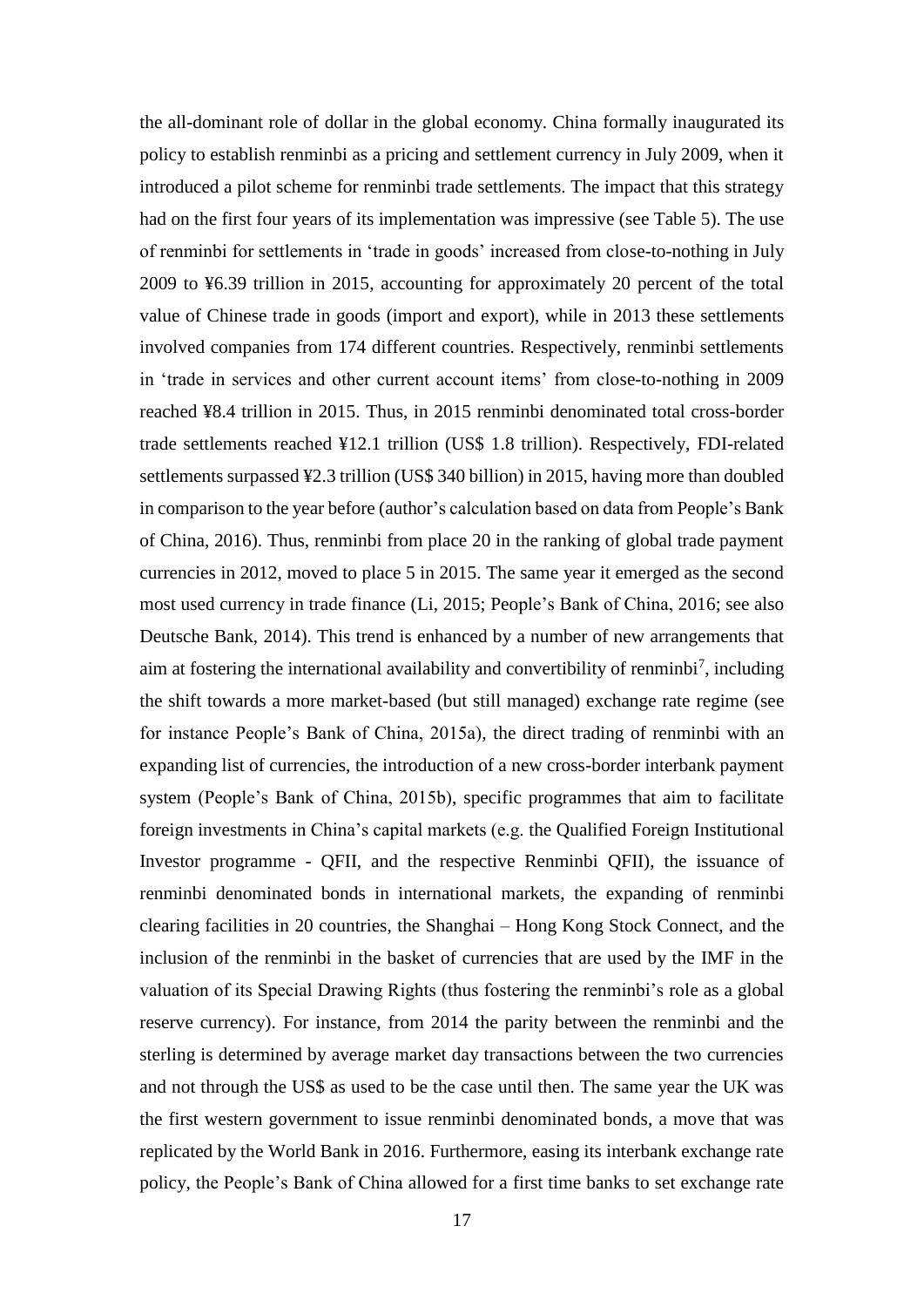quotes for their clients on the basis of market demand, and not within a 4 per cent band against average day rates against the US dollar.





China is not the only emerging power that attempts to increase the use of its currency in trade and investment settlements. For instance, Brazil has also signed CSAs, most significantly with Argentina in 2008 (US\$1.8 billion)<sup>8</sup> and with China in 2013 (US\$ 30 billion)<sup>9</sup>. Furthermore, India has adopted a regional CSA strategy in South Asia. In a SAARC Finance meeting, in 2012, it was agreed that the Reserve Bank of India (RBI) would offer swap facilities to SAARC countries (Afghanistan, Bangladesh, Bhutan, Maldives, Nepal, Pakistan and Sri Lanka) up to US\$ 2 billion (both in foreign currency and Indian rupee)<sup>10</sup>. The same year the RBI signed a CSA with the Bank of Japan (BOJ)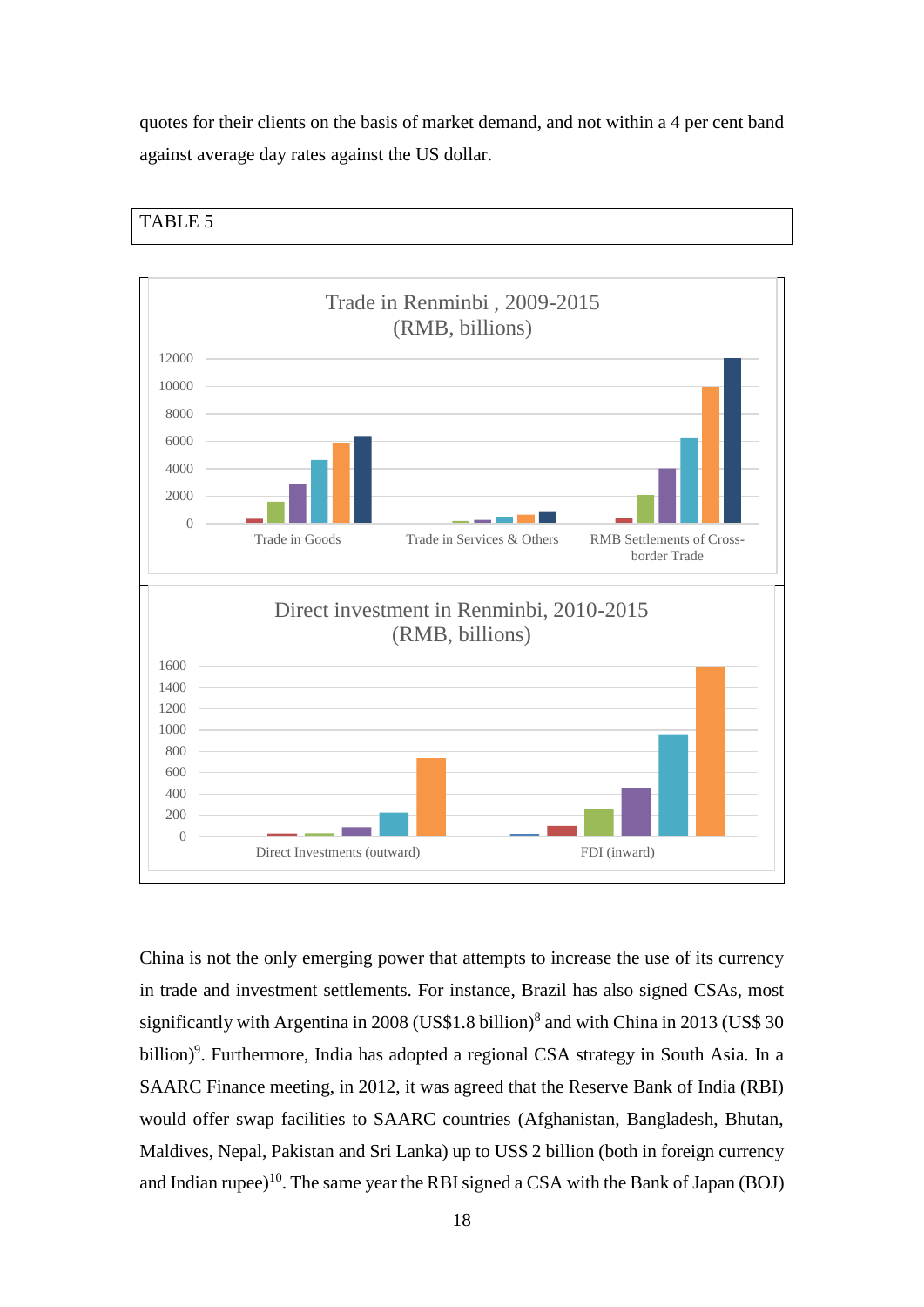for US\$15 billion, which was renewed and expanded to US\$ 50 billion in 2014. RBI also signed a new bilateral CSA with Sri Lanka for US\$ 400 million in March 2015, with the Indian Prime Minister Narendra Modi stating that the purpose of this agreement was to 'help keep the Sri Lankan rupee stable' (Modi, 2015). Overall, India has concluded CSAs with more than 25 countries, in most cases prioritising countries with which it runs a current account deficit. It is worth mentioning that in the case of India's relations with Iran, 45 per cent of payments for oil imports in 2013 were made in rupees, and credited to an UCO Bank account in Kolkata. The balance was then made available in euros in Turkey (Ramdas, 2013).

These bilateral CSAs can also be used by large EDCs as an instrument of economic statecraft and geopolitical (re)configuration. The recent CSA between China and Russia is indicative here. It was signed in October 2014 and established a swap limit of 150 billion renminbi (approx. US\$ 25 billion). The agreement took place in a highly adverse international context for Russia, characterised by economic sanctions, increased international isolation (due to the annexation of Crimea), and a developing domestic financial crisis. Although, the credit lines established were not sufficient to make a difference in stabilising the Russian financial sector and the ruble, or to act as a safety belt for the Russian economy, the agreement was important in many different ways. It offered an alternative to Russia against its isolation from the West, it brought the central banks of the two countries closer together institutionalising their currency swap cooperation, it gave to Russian companies space to decrease their dependency on the dollar in their new trade transactions, and most importantly it created a de-dollarisation dynamic in the cross-border trade and investment relations (including the energy sector) of two systemically important economies; a development that has the capacity to have an impact on the global role of dollar as an exchange and reserve currency (even if this impact cannot challenge its dominant role). Equally important are the broader bilateral economic dynamics that this agreement has set off. For instance, Russian oil exports to China were increased by 36 percent in 2014, replacing other oil exporters such as Saudi Arabia (Cunningham, 2015). Furthermore, the ruble was one of three currencies for which China launched a swap and forward contracts trade, in December 2014. In 2014 the total trade in renminbi on the Moscow Stock Exchange increased eight times, reaching 395 billion rubles (48 billion yuan) (Pravda, 2015).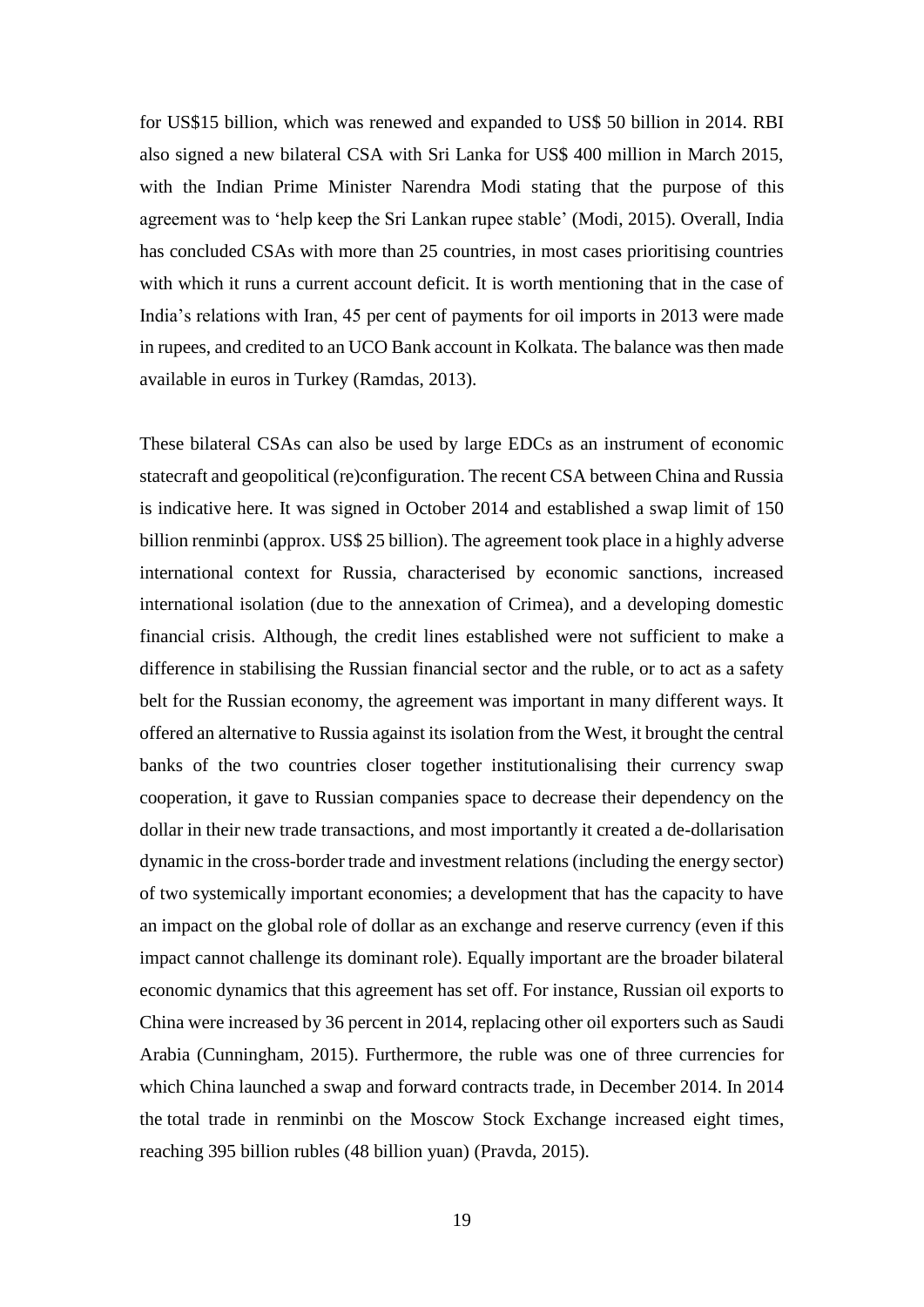Of course, this new CSAs net is not devoid of power relations. For the great majority of EDCs, it does not signify a shift away from relations of power and dependency in the global economy, but rather a complex and slowly moving game of displacement and reordering of these power relations. In this way it will create new imbalances and dependencies in their current and capital accounts. But by creating (more) options for weaker EDCs, it increases their resilience and leverage, and by doing so it creates new policy space for them which was not there before.

The example of the swap agreement between China and Argentina is indicative of such tensions and dynamics. The CSA agreement was signed in 2014 and worth US\$ 11 billion (it replaced a previous inactive bilateral CSA which was signed in 2009 and expired in  $2012$ <sup>11</sup>. In the context of this agreement the Central Bank of Argentina (BCRA) could request up to 70 billion renminbi in exchange for pesos to use them for imports or inward investments from China, or to exchange them for US dollars (or other foreign currencies) to boost its foreign reserves (i.e. its ability to defend the peso and/or deal with dollar shortages in relation to its external position). In the context of the July 2014 new default crisis in Argentina, and the country's stand-off with vulture funds, this new CSA was extensively used. By January 2015 Argentina had received in four instalments US\$ 2.7 billion that allowed the country to stabilise its falling foreign reserves. At the same time, it was agreed that Chinese companies will take over a number of 'strategic investments' in infrastructure in Argentina, including the construction of US\$4.7 billion hydroelectric project and the construction of a nuclear plant (Rogers, 2014). Yet, in this process of strengthening Sino-Argentinian relations, Argentina's current account surplus with China became a deficit of US\$5 billion in  $2014^{12}$  (for Pakistan's case see Li, 2015).

Beyond however the bilateral level, there is also a wide range of new plurilateral CSAs among the EDCs (for a recent overview see Miyoshi and et al., 2013; see also Golub, 2013, pp. 1010–2; Huotari and Hanemann, 2014, pp. 305–6). For instance, in 2014 the BRICS established a US\$100 billion Contingent Reserve Arrangement (CRA). Article 1 of the CRA's founding treaty notes: 'The CRA is a framework for the provision of support through liquidity and precautionary instruments in response to actual or potential short-term balance of payments pressures'. Interestingly, the CRA follows the Chiang Mai model by linking funding above a certain threshold (30 per cent of the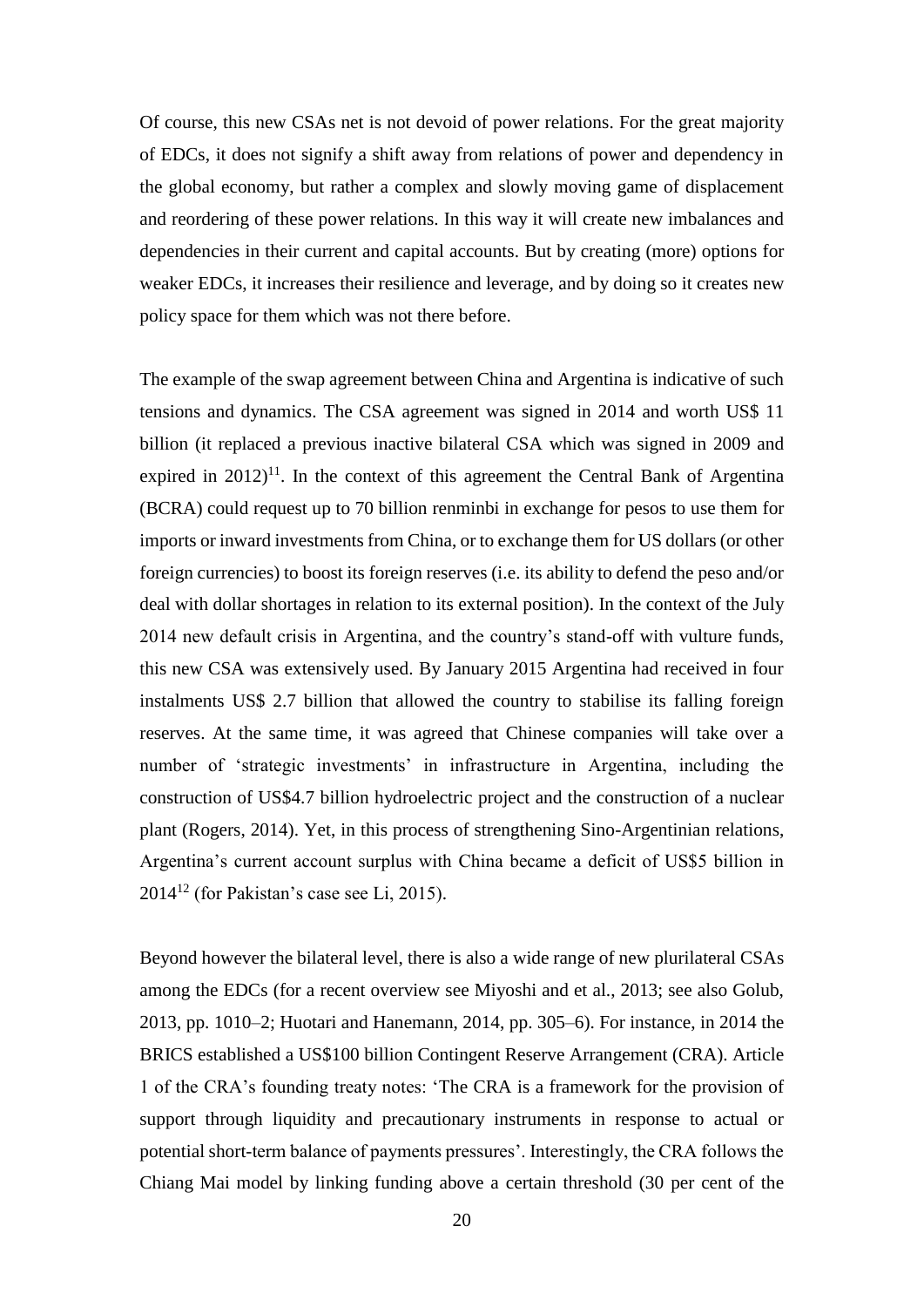applicant's maximum quota) with IMF conditionality and co-funding —the so called 'IMF-link' clause. In this way, the 70 per cent 'IMF-linked portion' of the CRA should be understood as a BRICS driven and controlled extension of the existing funding instruments of IMF. Further plurilateral initiatives offering backline liquidity support and/or frontline development funding include the updated Chiang Mai Initiative Multilateralisation (2014, US\$240 billion) (Siregar and Chabchitrchaidol, 2013), the Russia-led Anti-Crisis Fund (ACF) of the Eurasian Economic Community (2009, US\$ 8.5 billion), the BRICS-led 'New Development Bank' (2014, US\$100 billion) (Griffith-Jones, 2014; Abdenur and Folly, 2015), the 'China Silk Road Fund' (2014, US\$10 billion) (Ouyang, 2015) and the China-led, 'Asian Infrastructure Investment Bank' (2015, US\$100 billion).

The main point here is that along with the emergent network of bilateral CSAs, there is also an expanding network of new plurilateral funding arrangements and institutions, mostly driven by BRIC countries. These arrangements make further resources available to EDCs (both outside and in conjunction with the traditional Bretton Wood system), thus enhancing the ability of emerging and developing countries to respond to adverse economic conditions. As mentioned above, these new arrangements are not foreign to national interests, biases and power relations. Rather the opposite. If successful, they will generate and consolidate their own ('non Western') bias and power relationships. Yet, these developments clearly increase the policy space and alternatives available to the emerging and developing countries.

## **Conclusion**

Emerging and developing countries demonstrated unexpected resilience in the face of 2008/09 global economic crisis. To understand what this resilience means for the global economy and its transformation, the paper attempted to shift the focus from the structural constrained faced by the EDCs, to the EDCs' agency. This analysis made clear that there is a new, BRIC-led resilience infrastructure under construction that increases the EDCs' leverage and degrees of freedom in the global economy. Focusing on how this resilience infrastructure develops and sets in motion de-dollarisation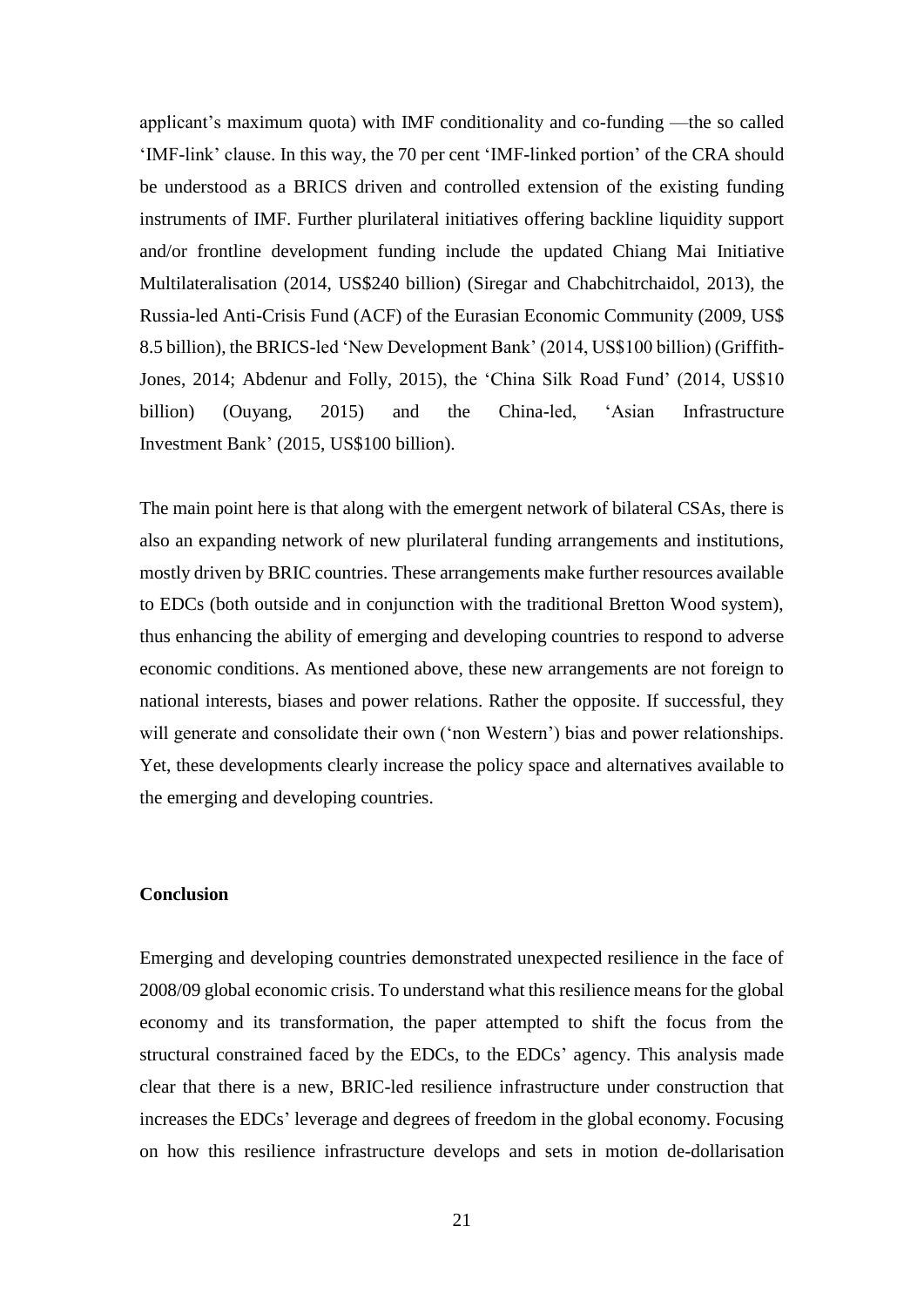dynamics is now critical for understanding the conditions of transformation of global economy.

It is also critical that these changes and challenges take place in conditions of systemic interlocking between the EDCs and advanced economies. Considering the systemically important nature of the economies of emerging powers, and the interlocking nature of emerging and advanced economies, any major crisis in the emerging powers will also engulf the advanced economies. This context together with the emergent EDCs' resilience infrastructure not only increase the leverage of emerging powers, but as mentioned above change the very structure in which the EDCs' vulnerability/resilience nexus operated in the post-WWII order. Of course, different EDCs are affected differently by these developments. For the great majority of EDCs these developments are mostly translated into more 'options' for 'dependency' in their economic and foreign policy, rather than resilience capacity. But these 'more options' create new policy space even for the weaker EDCs. And this new policy space creates room for agency and change which was not there before.

The anticipated further US monetary tightening and the ongoing volatility in short term capital flows put at new stress the EDCs' new resilience. Although, an abrupt collapse of large EDCs, similar to that experienced in the Asian crisis in 1997/98, is highly unlikely, exactly due to the EDCs' new resilience and related arrangements, a new series of EDCs economic crises cannot be excluded. A number of factors complicate further the current economic juncture. For instance, increased geopolitical uncertainty (especially in relation to the Ukrainian crisis and Russia, and the instability in the Middle East), new geopolitical dynamics (e.g. the rapprochement of Russia and China), as well as heightened competition between the US and China (e.g. tensions in the South China sea).

All these factors, but above all a series of new economic crises in the emerging and developing world, have the potential to act as a new geoeconomic moment for emerging powers. We discussed above how the 1990s financial crises functioned as a geoeconomic moment that forced emerging powers to change their mode of integration in the global economy, redefining the EDCs' traditional vulnerability/resilience nexus. A new major economic crisis engulfing the EDCs today could act as a respective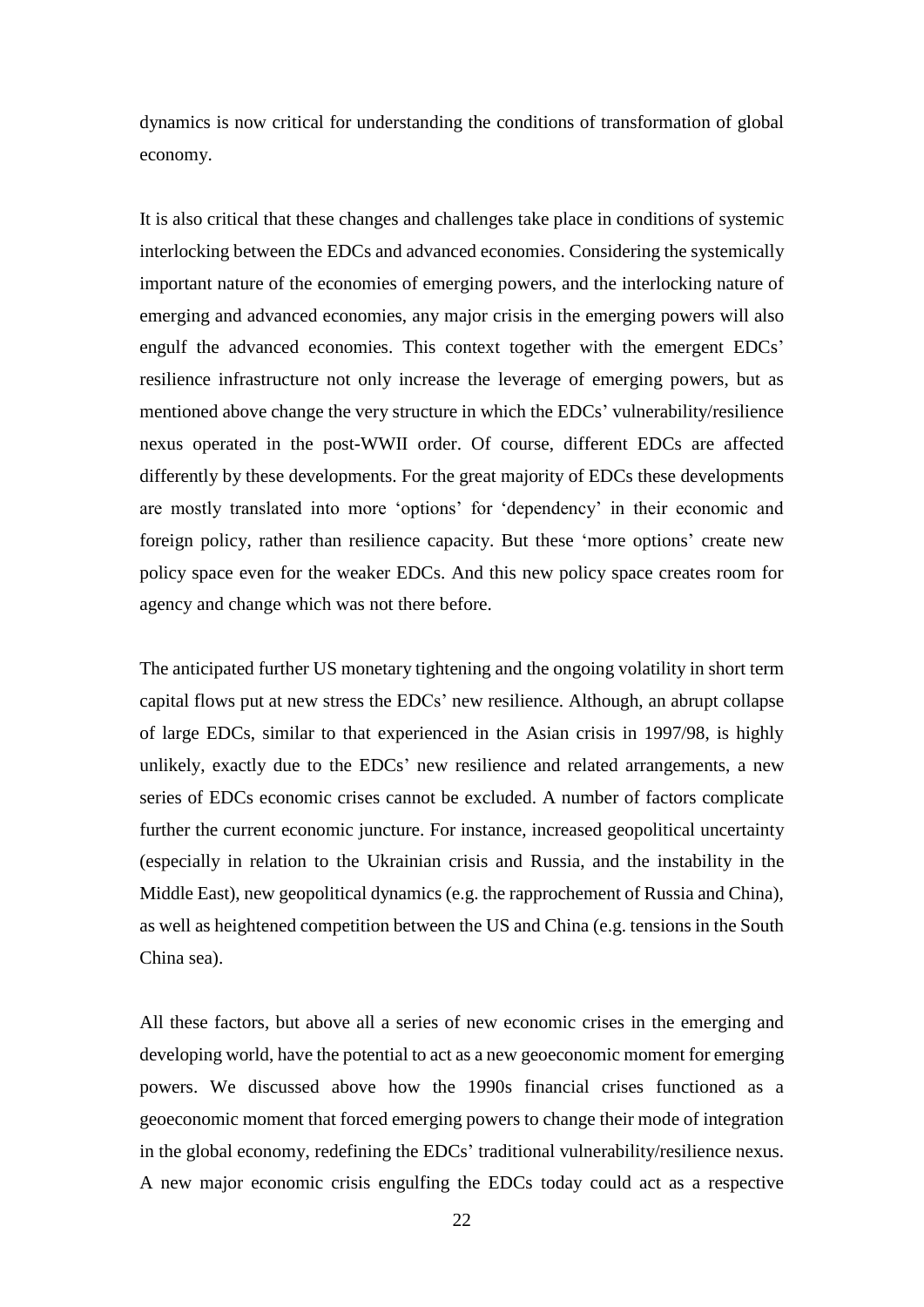geoeconomic moment, creating a new rift in the global economy. This possibility, by its very existence, defines a new global geoeconomic chessboard. For, such a crisis would force the emerging powers to openly challenge the dominant role of the US currency and the legitimacy of the Bretton Woods global economic architecture. No country or group of countries currently seems willing to take such a risk. This reinforces our conclusion that emerging powers and advanced economies are mutually bounded, at least in the context of the current global economic paradigm. It also reflects the constrained policy space available to the advanced economies in the new global economic chessboard.

<sup>2</sup> Kose and Prasad, 2010; Boorman *et al.*, 2010; Ammer *et al.*, 2011; Didier *et al.*, 2012; Wise *et al.*, 2014; IMF, 2014a.

<sup>3</sup> For definitions of resilience see IMF, 2012, p. 129; Lino Briguglio *et al.*, 2008; Aida Caldera Sánchez, *et al.*, 2011; Didier *et al.*, 2012, p. 2; Lewis-Bynoe, 2014.

<sup>4</sup> For the difference between PPP and current prices see UNCTAD, 2013, pp. 23–24; IMF, 2014b, p. 4.

<sup>5</sup> For a definition of geoeconomics see Baru, 2012.

<u>.</u>

<sup>6</sup> Author's calculations using IMF data (Oct. 2016); the figure includes annual changes in reserves.

 $7$  This policy is not without significant risks, especially with regard to domestic monetary and financial stability. See Eric Helleiner (2014, pp. 67–72).

<sup>8</sup> See the official data from the Central Bank of Brazil at:

http://www.bcb.gov.br/rex/sml/ingl/operation.asp, accessed 19 October 2016.

<sup>9</sup> Brazil was also part of the US Fed's liquidity swaps programme. For the latter see,

http://www.federalreserve.gov/monetarypolicy/bst\_liquidityswaps.htm; see also Eric Helleiner (2014, pp. 34–40).

<sup>10</sup> See the RBI press release at: https://rbi.org.in/scripts/BS\_PressReleaseDisplay.aspx?prid=26475.

This policy built on previous RBI policy of credit lines for bilateral trade purposes.

<sup>11</sup> According to the Central Bank of Argentina (Banco Central de la Republica Argentina – BCRA) the terms of the new agreement were 'substantially improved'; see BCRA, 2014, p.3.

<sup>12</sup> See Buenos Aires Herald, 2014; Rogers, 2014; Wise and Zhang, 2014; Koop, 2015; Oviedo, 2015.

<sup>&</sup>lt;sup>1</sup> The paper follows the IMF classification for 'advanced economies' (39 countries), and 'emerging and developing economies' (152 countries). Whenever needed, we narrow down the focus of our analysis on emerging powers, defined as the developing countries that are members of G20.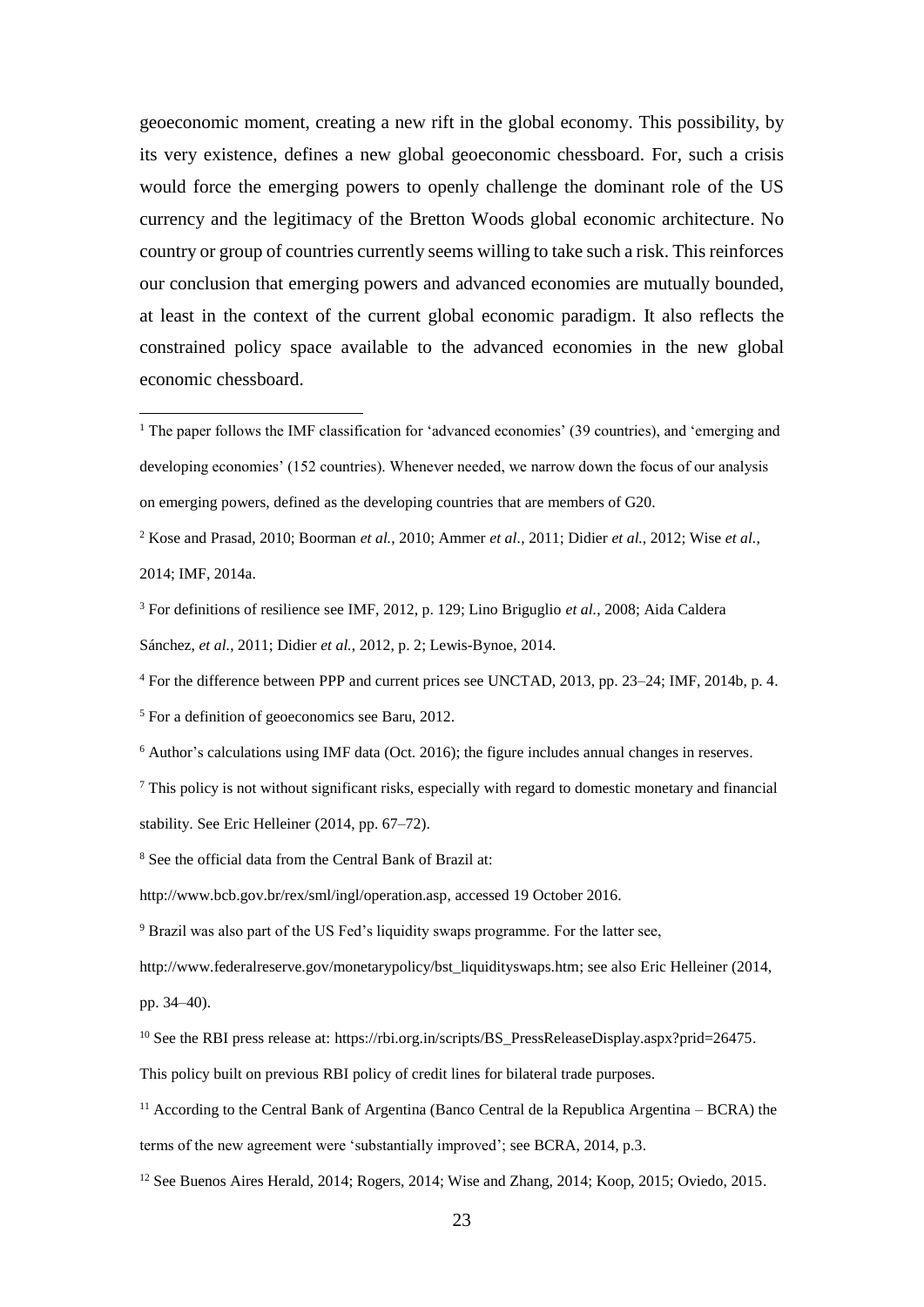#### **REFERENCES**

<u>.</u>

- Abdenur, A. and Folly, M. (2015) 'The New Development Bank and the Institutionalization of the BRICS'. *(R)evolutions*, Vol. 3, No. 1, pp. 66–92.
- Ahuja, A. and Nabar, M. (2012) 'Investment-Led Growth in China: Global Spillovers'. Washington DC: IMF..
- Aida Caldera Sánchez, Morten Rasmussen and Oliver Röhn (2011) 'Economic Resilience: What Role for Policies?'. Paris: OECD.
- Ammer, J., Cai, F. and Scotti, C. (2011) 'Has International Financial Co-Movement Changed?'. In Batten, J. and Szilagyi, P. G. (eds) *The impact of the global financial crisis on emerging financial markets.* Bingley: Emerald.
- Antoniades, A. (2013) 'Recasting the Power Politics of Debt'. *Third World Quarterly*, Vol. 34, No. 2, pp. 214–232.
- Armijo, L. E. and Katada, S. (2015) 'Theorizing the Financial Statecraft of Emerging Powers'. *New Political Economy*, Vol. 20, No. 1, pp. 42–62.
- Arora, V. B. and Vamvakidis, A. (2011) 'China's Economic Growth: International Spillovers'. Washington DC: IMF.
- Banerjee, R. and Vashisht, P. (2010) 'The Financial Crisis: Impact on BRIC and Policy Response', MPRA Paper 38812.
- Baru, S. (2012) 'Geo-Economics and Strategy'. *Survival*, Vol. 54, No. 3, pp. 47–58.
- BCRA (2014) *Financial Stability Report*. Buenos Aires: Banco Central de la Republica Argentina.
- Berkmen, S. P.,et al (2012) 'The Global Financial Crisis: Explaining Cross-Country Differences in the Output Impact'. *Journal of International Money and Finance*, Vol. 31, No. 1, pp. 42–59.
- BIS (2015) Quarterly Report, June. Geneva: BIS.
- Boorman, J., et al (2010) *The New Resilience of Emerging Market Countries*, Manila: Asian Development Bank.
- Bowles, P. (2002) 'Asia's Post-Crisis Regionalism'. *Review of International Political Economy*, Vol. 9, No. 2, pp. 244–270.
- Bracke, T., Bussière, M., Fidora, M. and Straub, R. (2008) 'A Framework for Assessing Global Imbalances', ECB Occasional Paper no 78, Frankfurt: ECB.
- Briguglio, L., et al (2008) *Economic Vulnerability and Resilience: Concepts and Measurements*, UNU-WIDER Research Paper no 2008/55.
- Buenos Aires Herald (2014) 'In Focus: The Currency Swap Deal with China', July 20.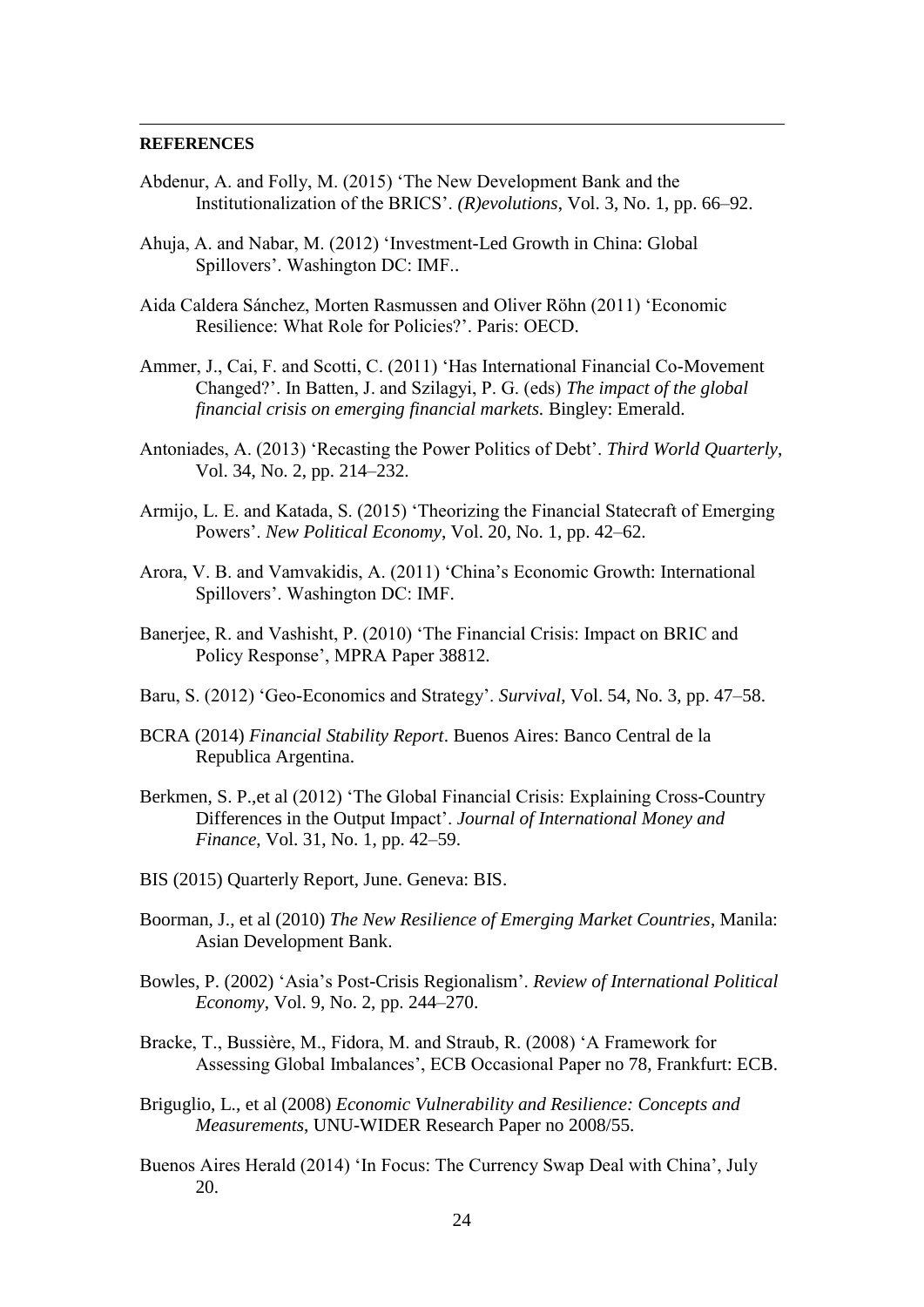Chin, G. (2010) 'Remaking the Architecture'. *International Affairs*, Vol. 86, No. 3, pp. 693–715.

<u>.</u>

- Christian Buelens (2013) 'Decoupled and Resilient? The Changing Role of Emerging Market Economies in an Interconnected World'. *NBB Economic Review*, pp. 23–39.
- Cunningham (2015) *Russia and China's Growing Energy Relationship*, OilPrice.com, January 28.
- Destais, C. (2014) 'Central Bank Currency Swaps and the International Monetary System', CEPII Policy Brief no 2014-05, September, Paris: CEPII.
- Deutsche Bank (2014) *At the Centre of RMB Internationalisation: A Brief Guide to Offshore RMB*. Frankfurt: Deutsche Bank.
- Didier, T., Hevia, C. and Schmukler, S. L. (2012) 'How Resilient and Countercyclical Were Emerging Economies during the Global Financial Crisis?' *Journal of International Money and Finance*, Vol. 31, No. 8, pp. 2052–2077.
- EM (2015) 'More De-Dollarization: India And Russia On The Verge Of Currency Agreement', *EMerging Equity*, 3 March.
- Gallagher, K. (2014) *Ruling Capital*. Ithaca: Cornell University Press.
- Golub, P. S. (2013) 'From the New International Economic Order to the G20'. *Third World Quarterly*, Vol. 34, No. 6, pp. 1000–1015.
- Gray, K. and Murphy, C. (eds) (2013) *Rising Powers and the Future of Global Governance*. Abingdon: Routledge.
- Griffith-Jones, S. (2014) 'A Brics Development Bank: A Dream Coming True?', UNCTAD Discussion Papers no 215.
- Halland, H., Gelb, A. and Tordo, S. (2014) *Sovereign Wealth Funds Are Coming Home*, World Bank Institute.
- Helleiner, E. (2014) *The Status Quo Crisis.* Oxford: Oxford University Press.
- Helleiner, E., Pagliari, S. and Zimmermann, H. (eds) (2009) *Global Finance in Crisis: The Politics of International Regulatory Change.* New York: Routledge.
- Huotari, M. and Hanemann, T. (2014) 'Emerging Powers and Change in the Global Financial Order'. *Global Policy*, Vol. 5, No. 3, pp. 298–310.
- IMF (2014a) *World Economic Outlook*. Washington DC: IMF.
- IMF (2014b) 'An Uneven Global Recovery Continues', Washington DC: IMF.
- IMF (2012) 'Resilience in Emerging Market and Developing Economies: Will It Last ?' In *World Economic Outlook*. Washington DC: IMF, pp. 129–171.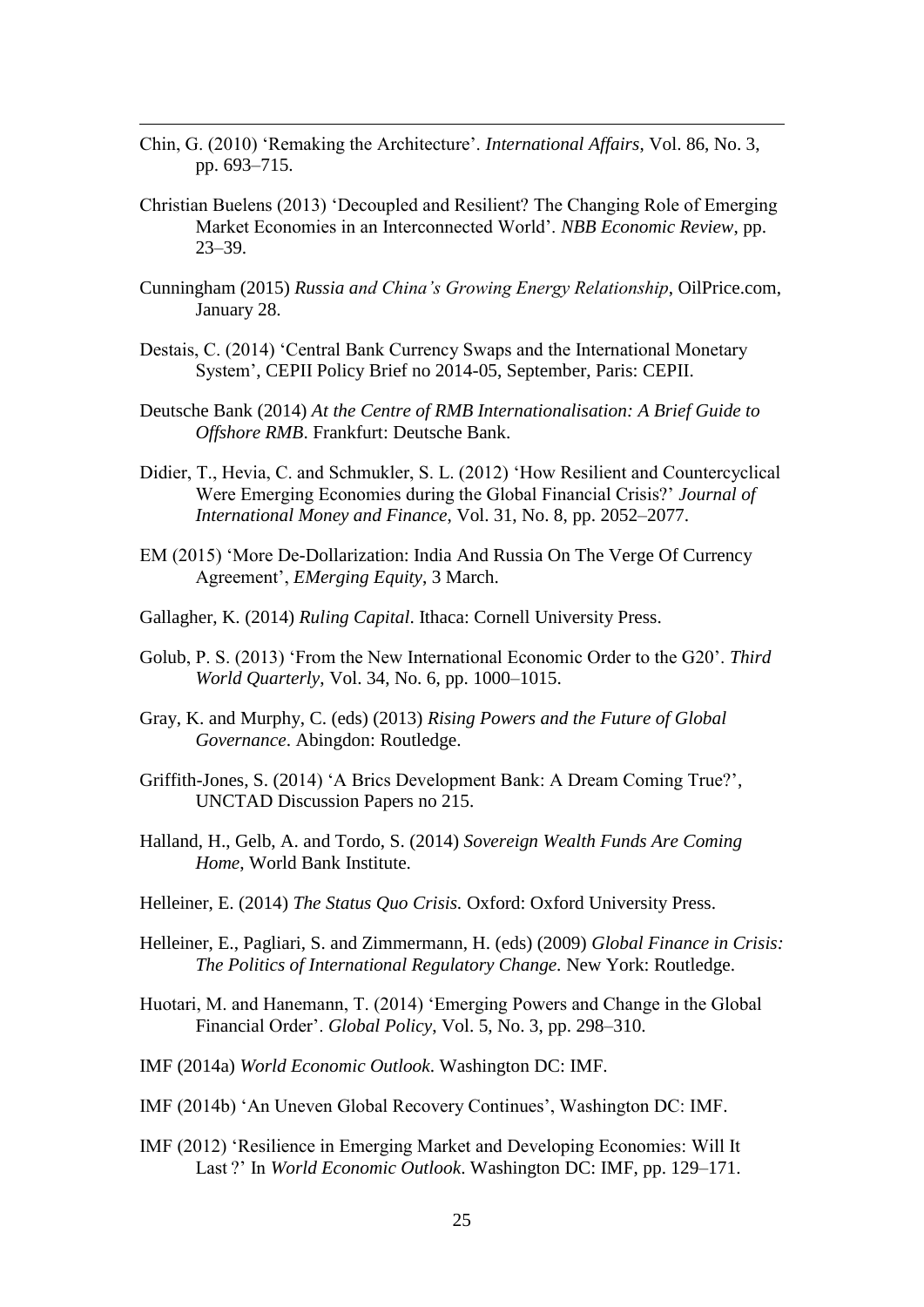Jara, A., Moreno, R. and Tovar, C. (2009) 'The Global Crisis and Latin America: Financial Impact and Policy Responses'. *BIS Quarterly Review*.

<u>.</u>

- Julia Leung (2014) 'Facing the Flood: How Asia Is Coping With Volatile Capital Flows', London: RIIA.
- Kim, S., Lee, J.-W. and Park, C.-Y. (2011) 'Emerging Asia: Decoupling or Recoupling'. *The World Economy*, Vol. 34, No. 1, pp. 23–53.
- Koop, F. (2015) 'Nothing to Hide in Bilateral Deals with China', *Buenos Aires Herald*, 21 March.
- Kose, A. and Prasad, E. (2010) *Emerging Markets: Resilience and Growth Amid Global Turmoil*. Washington DC: Brookings Institution Press.
- Levy Yeyati, E. and Williams, T. (2012) 'Emerging Economies in the 2000s: Real Decoupling and Financial Recoupling'. *Journal of International Money and Finance*, Vol. 31, No. 8, pp. 2102–2126.
- Lewis-Bynoe, D. (2014) *Building the Resilience of Small States: A Revised Framework*. London: Commonwealth Secretariat.

Li, C. (2015) 'Banking on China through Currency Swap Agreements', Federal Reserve Bank of San Francisco, October 23.

- Liao, S. and Mcdowell, D. (2014) 'Redback Rising: China's Bilateral Swap Agreements and Renminbi Internationalization'. *International Studies Quarterly,* Vol. 59, No.3, pp. 401-422.
- Mendoza, R. U. (2010) 'Was the Asian Crisis a Wake-up Call?: Foreign Reserves as Self-Protection'. *Journal of Asian Economics*, Vol. 21, No. 1, pp. 1–19.
- Miyoshi, T. and et al. (2013) 'Regional Financing Arrangements' (Washington DC: IMF).
- Modi, N. (2015) *Media Statement during Visit to Sri Lanka*, Ministry of External Affairs, India.
- Moore, E. and Noble, J. (2014) 'UK Takes First Orders for Debut Renminbi Bond', *Financial Times*, October 14.
- Ouyang, E. (2015) *The Opportunities of China's 'One Belt One Road'*, Global Risk Insights, March 23.
- Oviedo, E. D. (2015) 'With Currency Swap, Argentina Becomes Dependent on China (interview)'. *World Politics Review*, 29 January.
- Painceira, J. P. (2012) 'Developing Countries in the Era of Financialization'. In Lapavitsas, C. (ed) *Financialisation in crisis*. Leiden ; Boston: Brill, pp. 185– 215.

People's Bank of China (2014, 2016) *Annual Report 2013*. Beijing.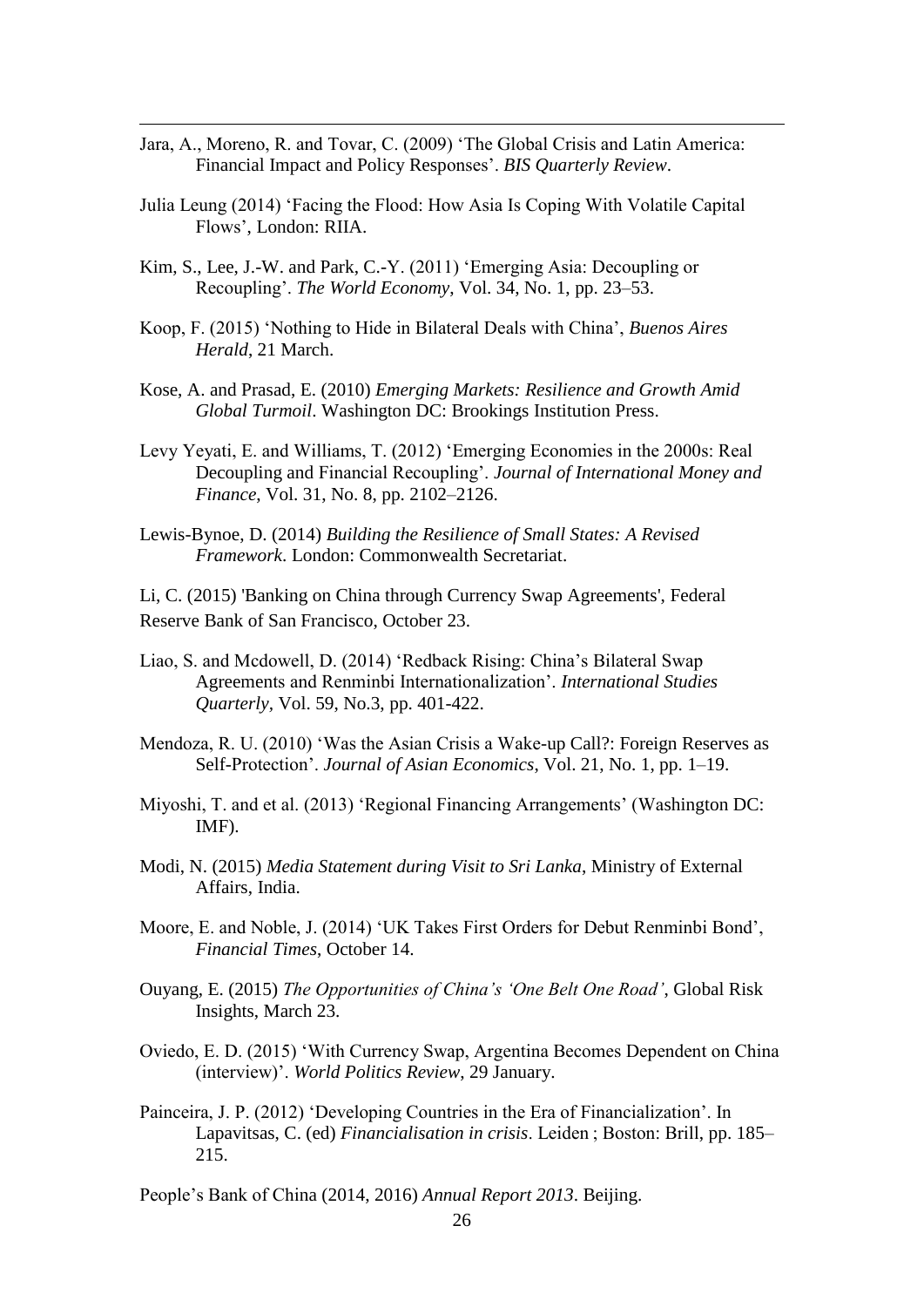People's Bank of China (2015a) 'The PBC Spokesman Answered Press Questions on Improving Quotation of the RMB Central Parity', News Release, 11 August.

<u>.</u>

- People's Bank of China (2015b) 'Milestone of RMB Internalization: RMB Cross-Border Inter-Bank Payment System Starts Operation', News Release, 14 October.
- People's Bank of China (2015) 'China Monetary Policy Report Quarter Four, 2014', Beijing: Monetary Policy Analysis Group.
- Pravda (2015) *USA Concerned about Ruble-Yuan Currency Pair Trade at Moscow Stock Exchange*, English pravda.ru, March 18.
- Quah, D. (2011) 'The Global Economy's Shifting Centre of Gravity'. *Global Policy*, Vol. 2, No. 1, pp. 3–9.
- Ramdas, A. (2013) *India's Currency Swap Arrangements with 23 Countries*, *MoneyLife*, December 30.
- Rodrik, D. (2006) 'The Social Cost of Foreign Exchange Reserves'. *International Economic Journal*, Vol. 20, No. 3, pp. 253–266.
- Rogers, A. (2014) *China Currency Swap to Lift Argentina Reserves to over US\$30bn*, *BNamericas.* December 3.
- Siregar, R. and Chabchitrchaidol, A. (2013) 'Enhancing the Effectiveness of CMIM and AMRO', ADBI Working Paper no 403, Asian Development Bank Institute.
- SWFI (2014) *More Direct Sovereign Wealth Money Pouring Into BRIC Countries*, Sovereign Wealth Fund Institute, June 5.
- Tass (2014) *Russia, India Will Expand Payments in National Currencies — Putin*, TASS, December 11.
- Tsangarides, C. G. (2012) 'Crisis and Recovery: Role of the Exchange Rate Regime in Emerging Market Economies'. *Journal of Macroeconomics*, Vol. 34, No. 2, pp. 470–488.
- UNCTAD (2009) *The Impact of the Financial and Economic Crisis on Debt Sustainability in Developing Countries*. New York: United Nations.

UNCTAD (2013) *Trade and Development Report*. New York: UNCTAD.

- Wise, C., Armijo, L. E. and Katada, S. (eds) (2014) *Unexpected Outcomes: How Emerging Economies Survived the Global Financial Crisis*. Washington DC: Brookings Institution Press.
- Wise, C. and Zhang, Y. (2014) 'China and Latin America's Emerging Economies'. In *The Political Economy of China-Latin American Relations, ISA-FLACSO Conference*, Buenos Aires, Argentina.